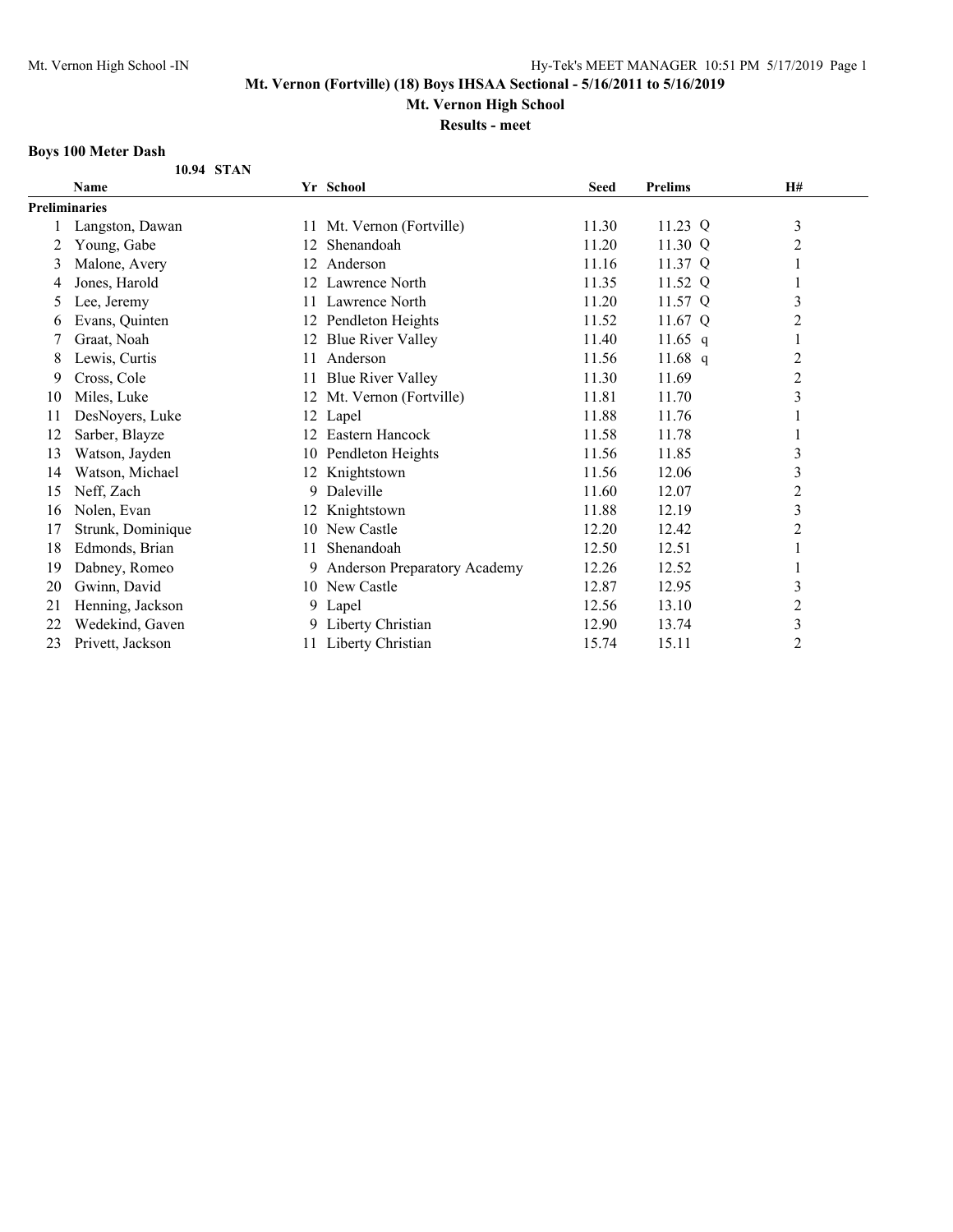**Mt. Vernon High School**

**Results - meet**

## **Boys 100 Meter Dash**

|               | DOVS TOO MICICI DASIL |                           |                |               |             |               |
|---------------|-----------------------|---------------------------|----------------|---------------|-------------|---------------|
|               | 10.94 STAN            |                           |                |               |             |               |
|               | <b>Name</b>           | Yr School                 | <b>Prelims</b> | <b>Finals</b> |             | <b>Points</b> |
| <b>Finals</b> |                       |                           |                |               |             |               |
|               | Langston, Dawan       | 11 Mt. Vernon (Fortville) | 11.23          | 10.90         | <b>STAN</b> | 10            |
|               | 2 Young, Gabe         | 12 Shenandoah             | 11.30          | 10.91         | <b>STAN</b> | 8             |
|               | 3 Malone, Avery       | 12 Anderson               | 11.37          | 11.11         |             | 6             |
| 4             | Lee, Jeremy           | Lawrence North<br>11.     | 11.57          | 11.34         |             |               |
|               | Jones, Harold         | 12 Lawrence North         | 11.52          | 11.41         |             | 4             |
| 6.            | Graat, Noah           | 12 Blue River Valley      | 11.65          | 11.68         |             |               |
|               | Evans, Quinten        | 12 Pendleton Heights      | 11.67          | 11.73         |             |               |
| 8             | Lewis, Curtis         | Anderson                  | 11.68          | 11.75         |             |               |
|               |                       |                           |                |               |             |               |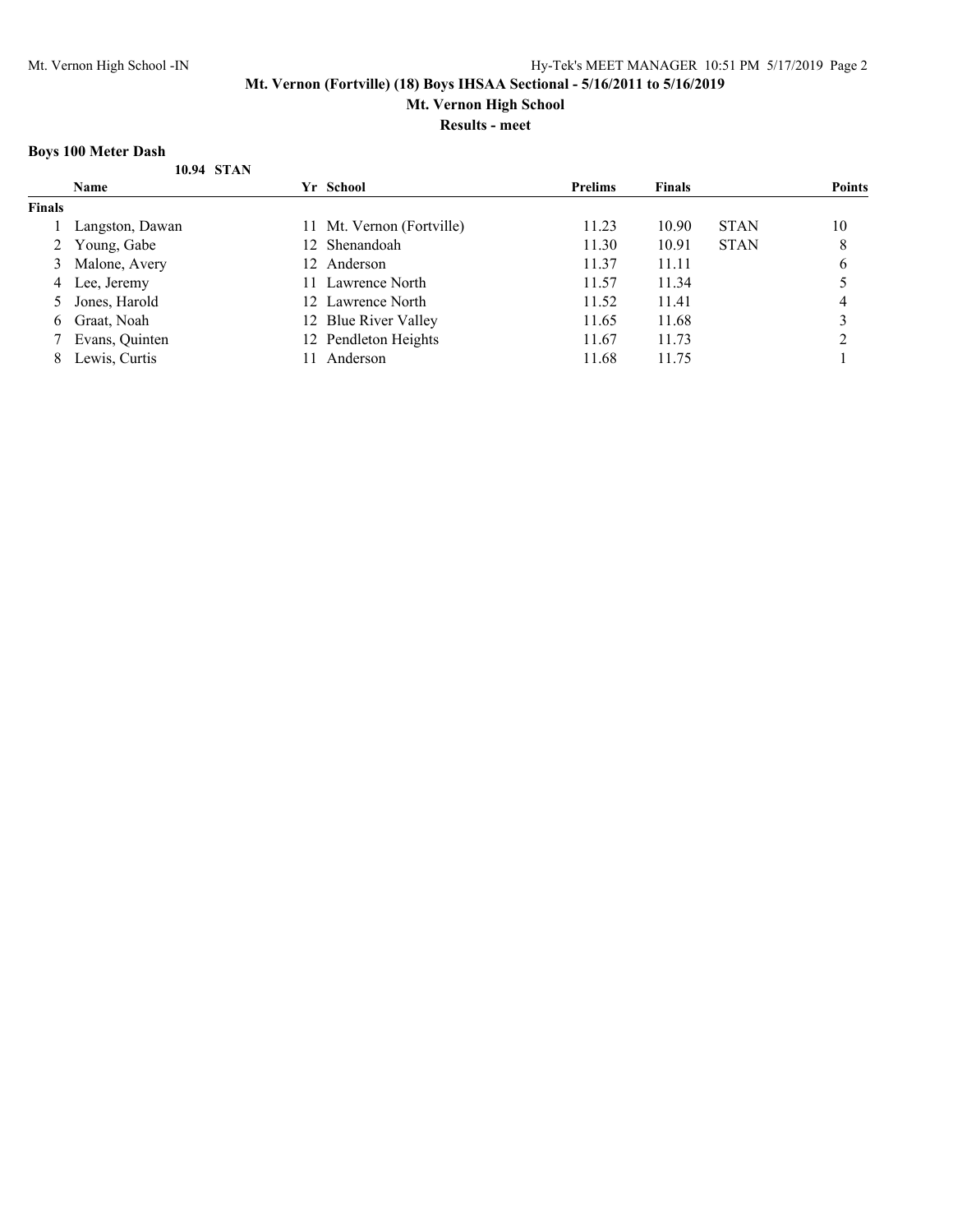**Mt. Vernon High School**

**Results - meet**

## **Boys 200 Meter Dash**

|  | 22.08 STAN |
|--|------------|
|  |            |

|    | <b>Name</b>        |     | Yr School                    | <b>Seed</b> | <b>Prelims</b> | <b>H#</b>        |  |
|----|--------------------|-----|------------------------------|-------------|----------------|------------------|--|
|    | Preliminaries      |     |                              |             |                |                  |  |
|    | Langston, Dawan    | 11  | Mt. Vernon (Fortville)       | 23.34       | 22.79 Q        | 2                |  |
| 2  | Young, Gabe        | 12  | Shenandoah                   | 22.60       | 22.86 Q        |                  |  |
| 3  | Smith, Keyshawn    | 11. | Lawrence North               | 23.80       | 23.03 Q        | $\mathfrak{Z}$   |  |
| 4  | James, Kenneth     |     | 10 Lawrence North            | 23.70       | 23.05 Q        | 2                |  |
| 5  | Leicht, Seth       | 12  | Pendleton Heights            | 23.22       | 23.14 Q        | $\mathfrak{Z}$   |  |
| 6  | Cross, Cole        | 11  | <b>Blue River Valley</b>     | 23.70       | 23.47 Q        |                  |  |
|    | Porter, Jailin     | 12  | Mt. Vernon (Fortville)       | 22.84       | $23.43$ q      | $\overline{c}$   |  |
| 8  | Morrison, Trevor   | 12  | New Castle                   | 23.31       | $23.73$ q      | $\mathfrak{Z}$   |  |
| 9  | Arnold, Zach       | 9.  | Eastern Hancock              | 23.86       | 23.84          | $\boldsymbol{2}$ |  |
| 10 | McClain, Caden     | 10  | Pendleton Heights            | 23.84       | 23.88          | 3                |  |
| 11 | Langford, Jeffery  | 9   | Anderson Preparatory Academy | 24.00       | 23.93          |                  |  |
| 12 | Hall, Arriyone     | 12  | Anderson                     | 23.70       | 24.34          |                  |  |
| 13 | Williams, Elisha   | 11  | Anderson                     | 24.00       | 24.71          |                  |  |
| 14 | Nicholson, Layne   | 10  | New Castle                   | 25.12       | 24.78          | 3                |  |
| 15 | Watson, Michael    | 12  | Knightstown                  | 24.08       | 24.95          | $\overline{c}$   |  |
| 16 | Green, Jordan      | 11  | Daleville                    | 25.30       | 25.50          |                  |  |
| 17 | Thompson, Devon    | 9   | <b>Blue River Valley</b>     | 26.32       | 25.70          | $\overline{c}$   |  |
| 18 | Loller, Christian  |     | 9 Lapel                      | 26.43       | 25.71          | 3                |  |
| 19 | Carmichael, Landon | 11  | Knightstown                  | 25.22       | 26.64          | $\overline{c}$   |  |
| 20 | Henning, Jackson   | 9   | Lapel                        | 26.47       | 26.76          | 3                |  |
| 21 | Goins, Paul        | 10  | Daleville                    | 25.70       | 26.79          | 1                |  |
| 22 | Wedekind, Gaven    | 9   | Liberty Christian            | 29.48       | 28.72          | 2                |  |
| 23 | Privett, Jackson   |     | 11 Liberty Christian         | 34.08       | 31.13          |                  |  |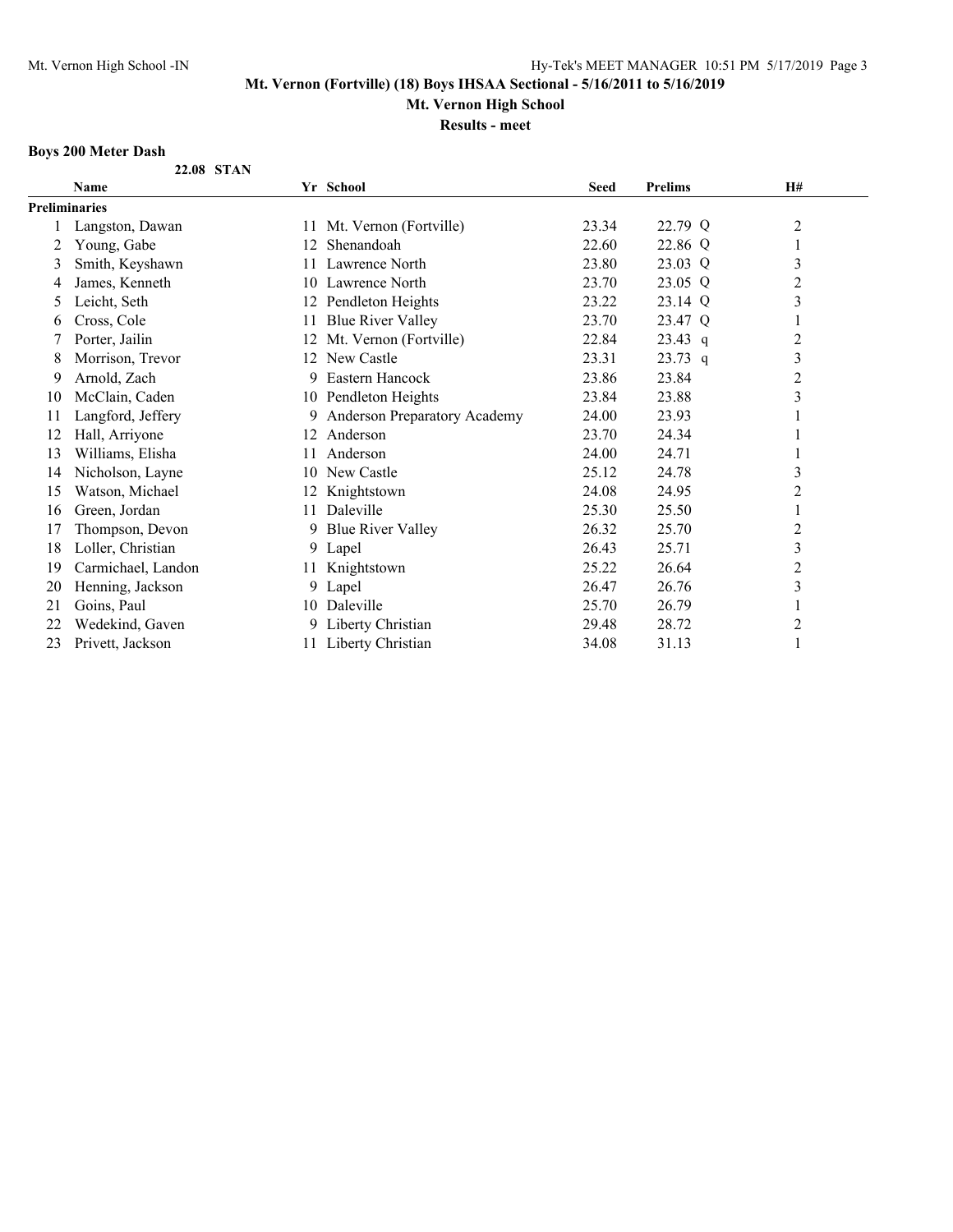**Mt. Vernon High School**

**Results - meet**

## **Boys 200 Meter Dash**

|               | DOVS ZUU MELET DASIL |                                 |                |               |             |               |
|---------------|----------------------|---------------------------------|----------------|---------------|-------------|---------------|
|               | 22.08 STAN           |                                 |                |               |             |               |
|               | Name                 | Yr School                       | <b>Prelims</b> | <b>Finals</b> |             | <b>Points</b> |
| <b>Finals</b> |                      |                                 |                |               |             |               |
|               | Young, Gabe          | 12 Shenandoah                   | 22.86          | 21.94         | <b>STAN</b> | 10            |
|               | 2 Langston, Dawan    | Mt. Vernon (Fortville)<br>Ħ     | 22.79          | 22.03         | <b>STAN</b> | 8             |
|               | 3 Porter, Jailin     | 12 Mt. Vernon (Fortville)       | 23.43          | 22.42         |             | 6             |
|               | 4 James, Kenneth     | 10 Lawrence North               | 23.05          | 22.78         |             |               |
|               | 5 Smith, Keyshawn    | 11 Lawrence North               | 23.03          | 22.81         |             | 4             |
|               | 6 Cross, Cole        | <b>Blue River Valley</b><br>11. | 23.47          | 23.06         |             |               |
|               | Morrison, Trevor     | 12 New Castle                   | 23.73          | 23.33         |             |               |
| 8.            | Leicht, Seth         | 12 Pendleton Heights            | 23.14          | 23.45         |             |               |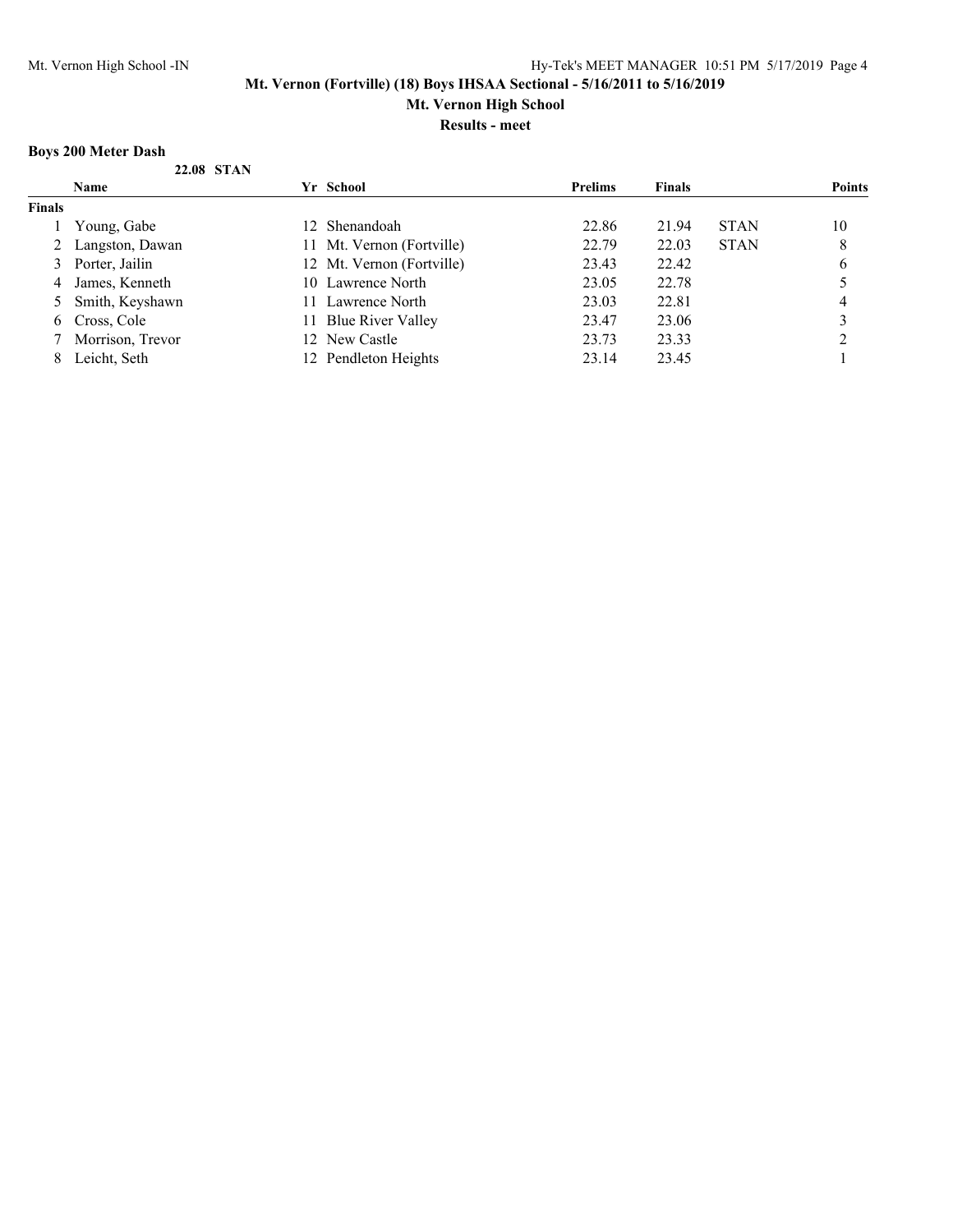**Mt. Vernon High School**

**Results - meet**

## **Boys 400 Meter Dash**

|               | Name                 |    | Yr School                       | <b>Seed</b> | <b>Finals</b> | <b>H#</b>      | Points |
|---------------|----------------------|----|---------------------------------|-------------|---------------|----------------|--------|
| <b>Finals</b> |                      |    |                                 |             |               |                |        |
|               | Trittipo, Braxton    | 12 | Mt. Vernon (Fortville)          | 49.97       | 49.89         | 3              | 10     |
|               | Adkins, Britton      | 12 | New Castle                      | 52.91       | 50.32         | 3              | 8      |
| 3             | Taylor, Michael      |    | 12 Anderson Preparatory Academy | 51.10       | 50.89         | 3              | 6      |
| 4             | Logston, Jace        | 10 | New Castle                      | 52.59       | 51.96         | 3              | 5      |
| 5.            | Liles, Joey          | 12 | <b>Blue River Valley</b>        | 52.40       | 52.14         | 3              | 4      |
| O             | McClendon, La'Tonius | 12 | Anderson Preparatory Academy    | 51.20       | 52.33         | 3              | 3      |
|               | Bryant, Aunyis       | 9  | Lawrence North                  | 52.45       | 52.72         | 3              | 2      |
| 8             | Leicht, Seth         |    | 12 Pendleton Heights            | 52.68       | 52.76         | 3              | 1      |
| 9             | Foster, Ronnie       |    | 10 Mt. Vernon (Fortville)       | 54.51       | 53.20         | $\overline{c}$ |        |
| 10            | Ethan, Ross          |    | 9 Pendleton Heights             | 54.76       | 54.89         | 2              |        |
| 11            | Lawrence, Derrick    | 12 | Daleville                       | 55.60       | 55.45         |                |        |
| 12            | Monday, Colton       | 11 | Shenandoah                      | 55.09       | 55.76         |                |        |
| 13            | Smith, Ashton        | 9  | Eastern Hancock                 | 55.89       | 55.82         |                |        |
| 14            | Cullum, Marcus       |    | 12 Anderson                     | 56.00       | 56.05         |                |        |
| 15            | Davis, Andre         | 9  | Lawrence North                  | 54.00       | 56.48         | $\overline{2}$ |        |
| 16            | Soden, Josh          | 11 | Shenandoah                      | 56.00       | 56.99         |                |        |
| 17            | Manning, Thomas      |    | 9 Lapel                         | 57.95       | 59.42         | 2              |        |
| 18            | Thomas, Griffin      | 11 | Daleville                       | 1:00.00     | 1:01.01       |                |        |
| 19            | Hopson, Vincent      |    | 12 Anderson                     | 58.00       | 1:03.12       | $\overline{2}$ |        |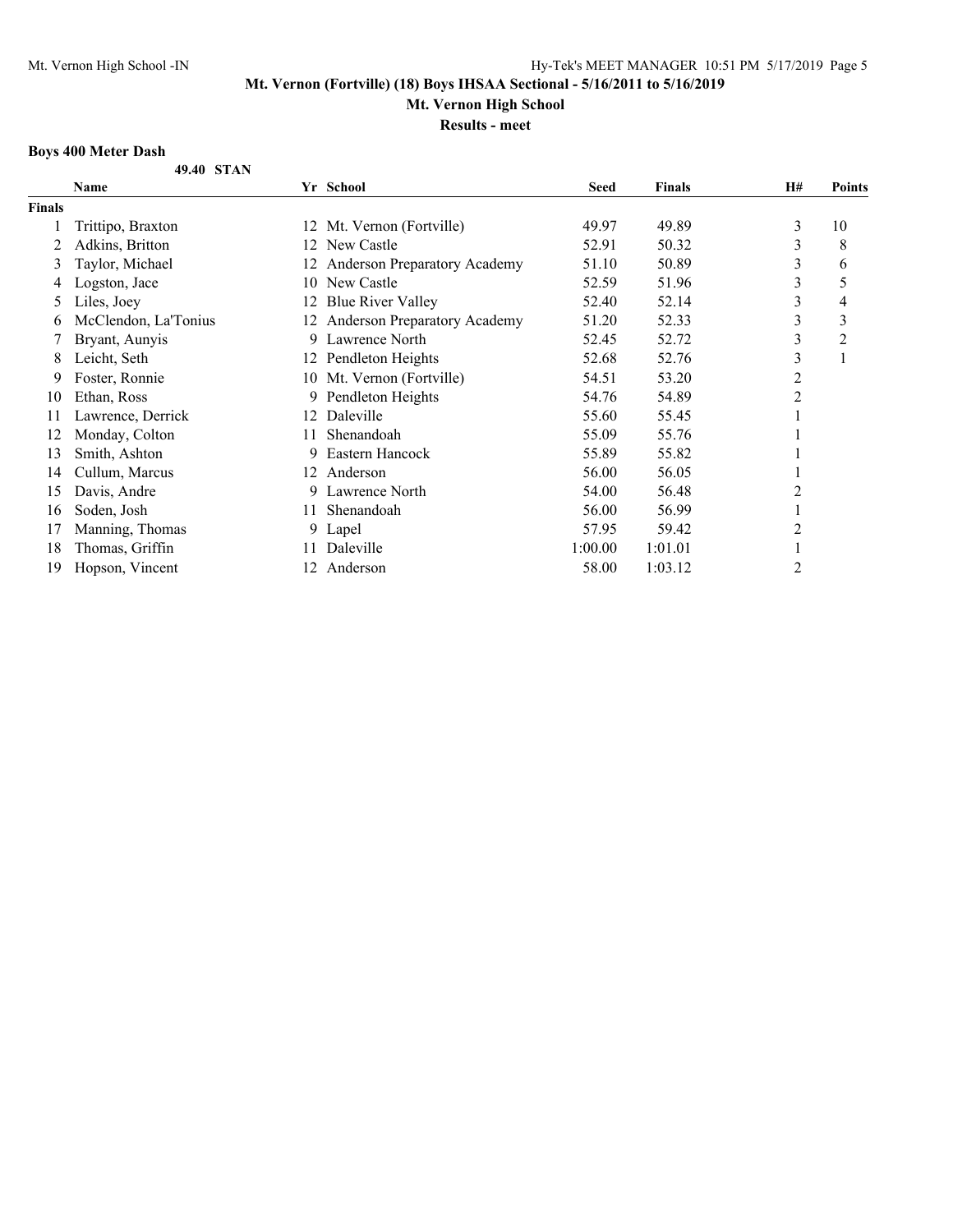**Mt. Vernon High School**

**Results - meet**

## **Boys 800 Meter Run**

**1:56.32 STAN**

|               | <b>Name</b>        |     | Yr School                 | <b>Seed</b> | <b>Finals</b> | <b>H#</b>      | <b>Points</b>  |
|---------------|--------------------|-----|---------------------------|-------------|---------------|----------------|----------------|
| <b>Finals</b> |                    |     |                           |             |               |                |                |
|               | Kishpaugh, Negesse |     | 12 Liberty Christian      | 1:58.60     | 1:57.94       | 2              | 10             |
|               | Combs, Luke        |     | 11 Lapel                  | 1:59.40     | 1:57.95       | 2              | 8              |
| 3             | Jones, Milan       |     | 12 Pendleton Heights      | 1:56.00     | 1:58.28       | 2              | 6              |
| 4             | Wilburn, Jaycee    | 12  | New Castle                | 2:02.81     | 2:01.94       | 2              | 5              |
| 5             | Ditsworth, Aaron   | 12  | Anderson                  | 2:04.00     | 2:04.28       | 2              | 4              |
| 6             | Wenning, Jayden    | 12  | Pendleton Heights         | 2:02.00     | 2:04.41       | 2              | 3              |
|               | Tharp, Alex        |     | 12 Mt. Vernon (Fortville) | 2:08.30     | 2:04.64       | 2              | $\overline{c}$ |
| 8             | Hamersly, Nicholas | 11. | Lawrence North            | 2:04.00     | 2:05.02       | 2              |                |
| 9             | Damer, Michael     |     | 11 Mt. Vernon (Fortville) | 2:04.70     | 2:07.38       | $\overline{c}$ |                |
| 10            | Hoeft, Alec        |     | 9 Lawrence North          | 2:07.00     | 2:08.61       |                |                |
| 11            | Grow, Caleb        | 9.  | New Castle                | 2:11.41     | 2:10.85       |                |                |
| 12            | Thomas, Dryden     | 11  | Anderson                  | 2:12.00     | 2:14.64       |                |                |
| 13            | Campbell, Daniel   | 10  | Eastern Hancock           | 2:07.49     | 2:15.48       | $\overline{2}$ |                |
| 14            | O'Donnell, Owen    | 10  | Daleville                 | 2:15.00     | 2:16.18       |                |                |
| 15            | Webb, Benjamin     |     | 10 Liberty Christian      | 2:16.00     | 2:20.93       |                |                |
| 16            | Rich, Luke         | 11  | Lapel                     | 2:19.45     | 2:23.66       |                |                |
| 17            | Evans, Cory        | 12  | Shenandoah                | 2:28.00     | 2:28.33       |                |                |
| 18            | Ayres, Braydon     | 9   | Shenandoah                | 2:31.00     | 2:29.85       |                |                |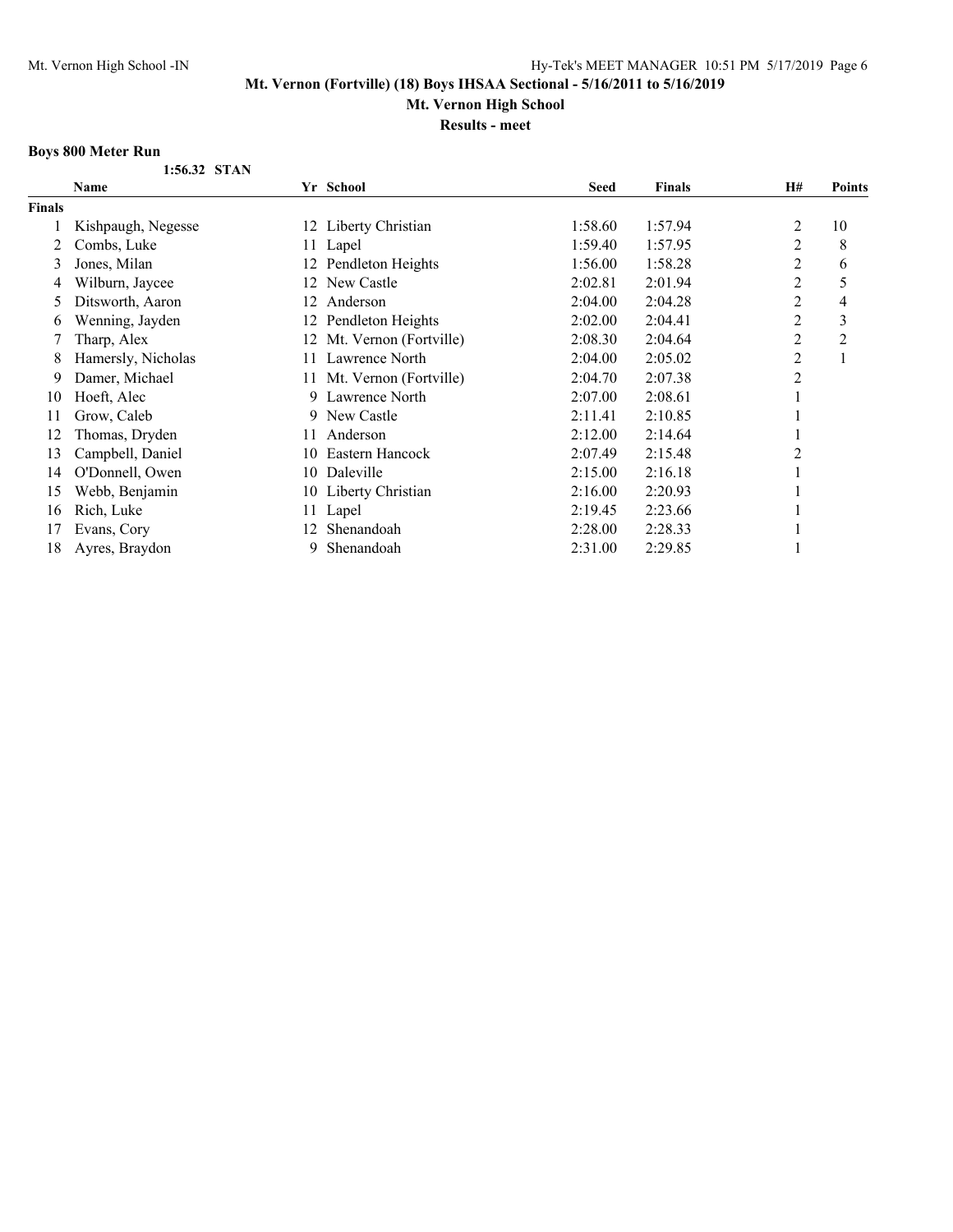**Mt. Vernon High School**

**Results - meet**

## **Boys 1600 Meter Run**

**4:17.37 STAN**

|        | Name               |    | Yr School                 | <b>Seed</b> | <b>Finals</b> | <b>Points</b> |
|--------|--------------------|----|---------------------------|-------------|---------------|---------------|
| Finals |                    |    |                           |             |               |               |
|        | Combs, Luke        |    | 11 Lapel                  | 4:32.38     | 4:26.68       | 10            |
| 2      | Kishpaugh, Negesse |    | 12 Liberty Christian      | 4:31.00     | 4:32.69       | 8             |
| 3      | Whitinger, Andrew  | 12 | <b>Blue River Valley</b>  | 4:42.92     | 4:36.60       | 6             |
| 4      | Wenning, Jayden    |    | 12 Pendleton Heights      | 3:42.00     | 4:43.66       | 5             |
| 5      | Isom, Eli          |    | 11 Daleville              | 4:47.00     | 4:45.38       | 4             |
| 6      | Rappe, Evan        | 10 | Mt. Vernon (Fortville)    | 4:50.28     | 4:45.97       | 3             |
|        | Ray, Jalen         | 11 | Lawrence North            | 4:43.00     | 4:46.27       | 2             |
| 8      | Brock, Ben         |    | 12 New Castle             | 4:54.41     | 4:46.51       |               |
| 9      | Winslow, Skyler    |    | 10 Lawrence North         | 4:46.00     | 4:50.10       |               |
| 10     | Schrope, Skyler    | 12 | Eastern Hancock           | 4:38.28     | 4:53.50       |               |
| 11     | Campbell, Daniel   |    | 10 Eastern Hancock        | 4:50.67     | 4:53.73       |               |
| 12     | Soden, Josh        | 11 | Shenandoah                | 5:02.00     | 4:56.58       |               |
| 13     | O'Connor, Killian  |    | 11 Lapel                  | 5:05.36     | 4:57.22       |               |
| 14     | Strantz, Tyler     |    | 10 Mt. Vernon (Fortville) | 4:59.87     | 5:01.10       |               |
| 15     | Armogum, Jordan    |    | 9 Liberty Christian       | 5:08.00     | 5:01.75       |               |
| 16     | Caleb, Harrington  | 12 | Pendleton Heights         | 4:46.00     | 5:01.91       |               |
| 17     | Gomez, Eduardo     | 12 | Anderson                  | 4:59.00     | 5:17.80       |               |
| 18     | White, Dominick    | 9  | Daleville                 | 5:23.00     | 5:19.70       |               |
| 19     | King, Josiah       | 11 | Knightstown               | 5:39.00     | 5:25.88       |               |
| 20     | Humbles, Ayden     | 10 | New Castle                | 5:25.10     | 5:26.56       |               |
| 21     | Wong, Ricky        | 9. | Anderson                  | 4:39.00     | 5:51.90       |               |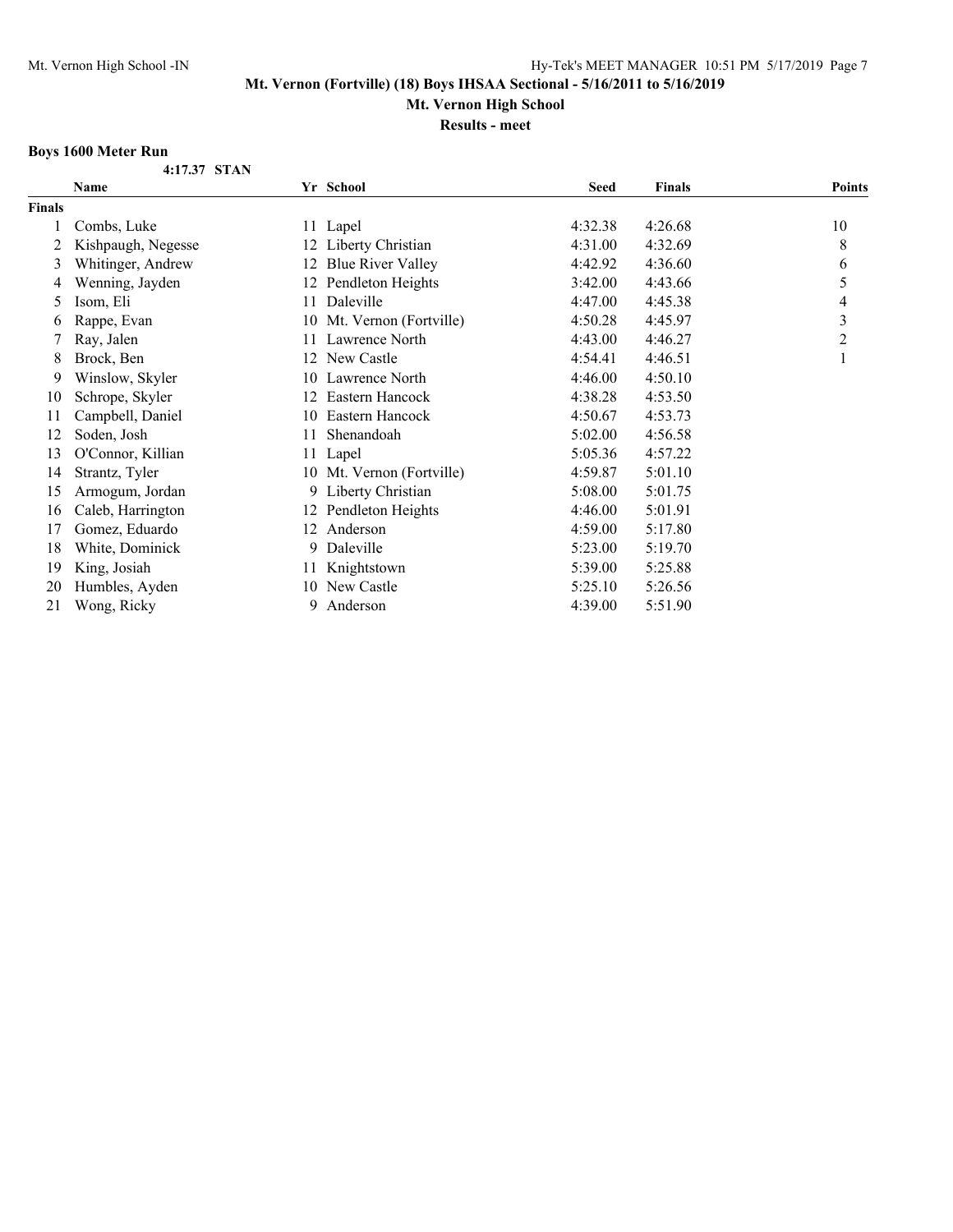**Mt. Vernon High School**

**Results - meet**

## **Boys 3200 Meter Run**

| 9:19.38 STAN |  |
|--------------|--|
|              |  |

|               | Name               |    | Yr School                    | <b>Seed</b> | Finals   | <b>Points</b>  |
|---------------|--------------------|----|------------------------------|-------------|----------|----------------|
| <b>Finals</b> |                    |    |                              |             |          |                |
|               | Whitinger, Andrew  |    | 12 Blue River Valley         | 10:12.97    | 10:13.72 | 10             |
| 2             | Roan, Sean         |    | 10 Pendleton Heights         | 10:20.00    | 10:17.14 | $\,8\,$        |
| 3             | Valdez, Julio      |    | 11 Lawrence North            | 10:08.00    | 10:21.72 | 6              |
| 4             | Morgan, Reyce      | 9  | Mt. Vernon (Fortville)       | 10:28.39    | 10:23.67 | 5              |
| 5             | Kishpaugh, Borru   | 11 | Shenandoah                   | 10:41.00    | 10:33.81 | 4              |
| 6             | Morgan, Austin     |    | 11 New Castle                | 10:21.86    | 10:35.66 | 3              |
|               | Hopkins, Paul      |    | 10 Lawrence North            | 10:43.00    | 10:46.79 | $\overline{2}$ |
| 8             | Dickey, Skyler     |    | 9 New Castle                 | 10:42.91    | 10:53.30 | 1              |
| 9             | Drinkut, Kyle      | 10 | Pendleton Heights            | 10:42.00    | 10:55.89 |                |
| 10            | Strantz, Ryan      |    | Mt. Vernon (Fortville)       | 10:43.13    | 10:59.82 |                |
| 11            | Wihebrink, Cameron |    | 10 Liberty Christian         | 11:12.00    | 11:08.45 |                |
| 12            | Lykins, Cameron    |    | 10 Daleville                 | 11:22.00    | 11:09.71 |                |
| 13            | Weston, Khoa       |    | 10 Daleville                 | 11:28.00    | 11:10.67 |                |
| 14            | Menifee, Damaurion | 9. | Anderson                     | 11:36.00    | 11:44.36 |                |
| 15            | Grannan, Micah     | 11 | Anderson Preparatory Academy | 11:30.00    | 12:03.30 |                |
| 16            | McCartney, Luke    | 9. | Eastern Hancock              | 12:17.31    | 12:03.88 |                |
| 17            | Kimball, Nate      | 12 | Shenandoah                   | 12:00.00    | 12:05.41 |                |
| 18            | Surburg, Aaron     | 10 | Eastern Hancock              | 12:26.78    | 12:09.75 |                |
| 19            | Smith, Ethan       | 11 | Liberty Christian            | 12:30.00    | 12:40.06 |                |
| 20            | Paro Lamp, Austin  | 11 | Anderson                     | 13:00.00    | 13:05.02 |                |
| 21            | Stewart, Collin    |    | 11 Lapel                     | 12:40.76    | 13:34.98 |                |
| 22            | Chelli, Daniel     | 9  | Lapel                        | 13:53.57    | 13:52.13 |                |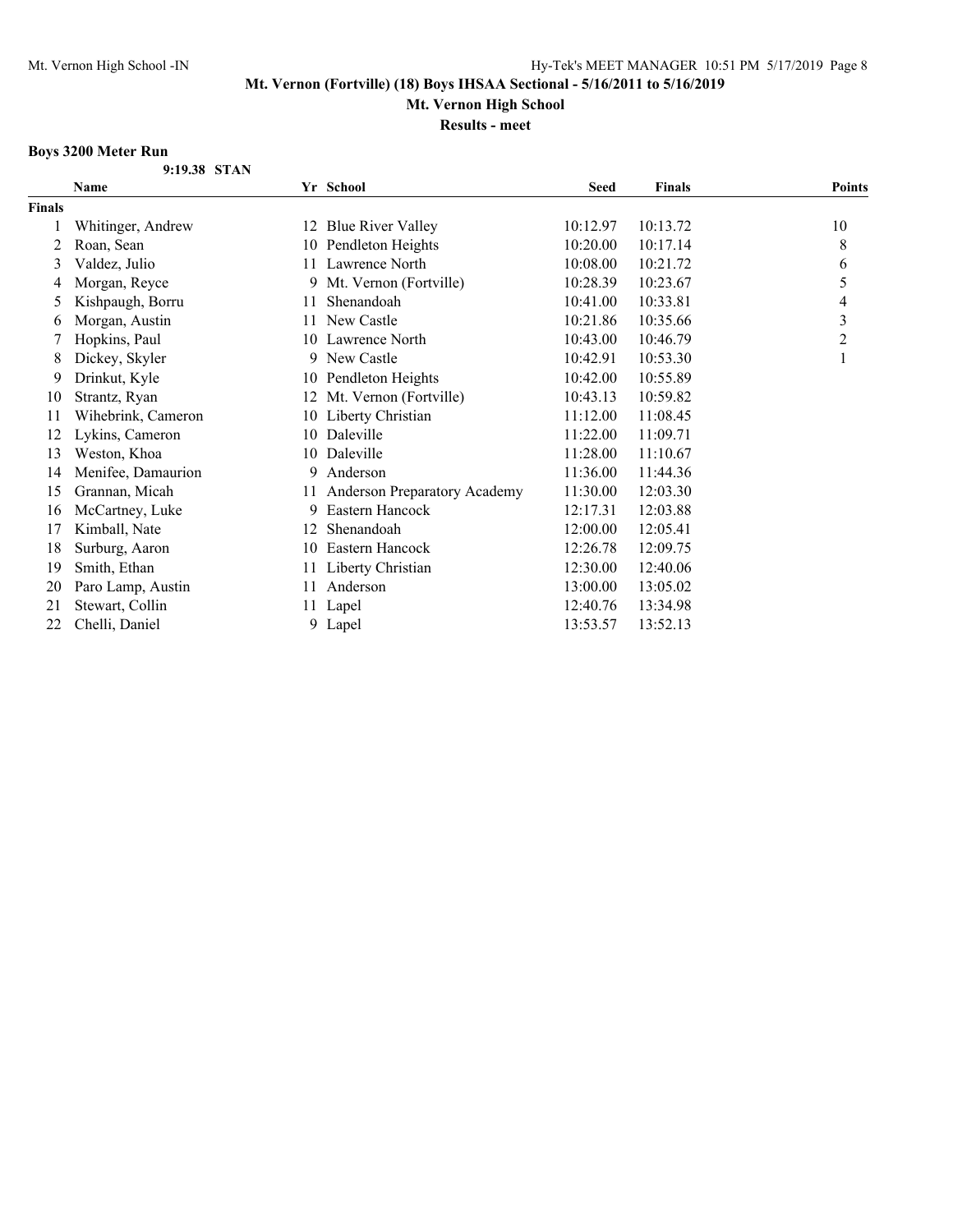## **Mt. Vernon High School**

**Results - meet**

## **Boys 110 Meter Hurdles**

**14.65 STAN**

|                      | <b>Name</b>      |     | Yr School                      | <b>Seed</b> | <b>Prelims</b> | H#             |  |
|----------------------|------------------|-----|--------------------------------|-------------|----------------|----------------|--|
| <b>Preliminaries</b> |                  |     |                                |             |                |                |  |
|                      | Cross, Derrick   | 12. | Lawrence North                 | 15.29       | 15.30 Q        | 2              |  |
|                      | Ledford, Seth    |     | 11 Pendleton Heights           | 14.89       | 15.75 Q        |                |  |
| 3                    | Sexton, Skyler   | 11. | Eastern Hancock                | 15.45       | 15.39 Q        | $\overline{2}$ |  |
| 4                    | Schitter, Ethan  |     | 12 Pendleton Heights           | 15.65       | 15.85 Q        |                |  |
| 5.                   | Cole, Rylan      |     | 10 Mt. Vernon (Fortville)      | 16.88       | $15.95$ q      | 2              |  |
| 6                    | St Clair, Jordan |     | 12 Lawrence North              | 15.50       | $16.08$ q      |                |  |
|                      | Hummel, Justin   |     | 10 Shenandoah                  | 17.78       | $17.58$ q      |                |  |
| 8                    | Rodriguez, Luis  |     | 9 Anderson Preparatory Academy | 18.30       | $17.93$ q      |                |  |
| 9                    | Schaetzle, Devyn |     | 12 Knightstown                 | 18.01       | 17.96          |                |  |
| 10                   | Gabbard, Kyle    | 9.  | New Castle                     | 18.52       | 18.23          | 2              |  |
| 11                   | Speer, Tyler     | 10. | Eastern Hancock                | 17.98       | 18.38          | $\overline{2}$ |  |
| 12                   | Smith, Adam      |     | 10 Liberty Christian           | 19.84       | 18.75          | 2              |  |
| 13                   | Hall, Arriyone   | 12. | Anderson                       | 17.50       | 19.15          | 2              |  |
| 14                   | Williams, Lucas  |     | 9 Liberty Christian            | 22.14       | 22.27          |                |  |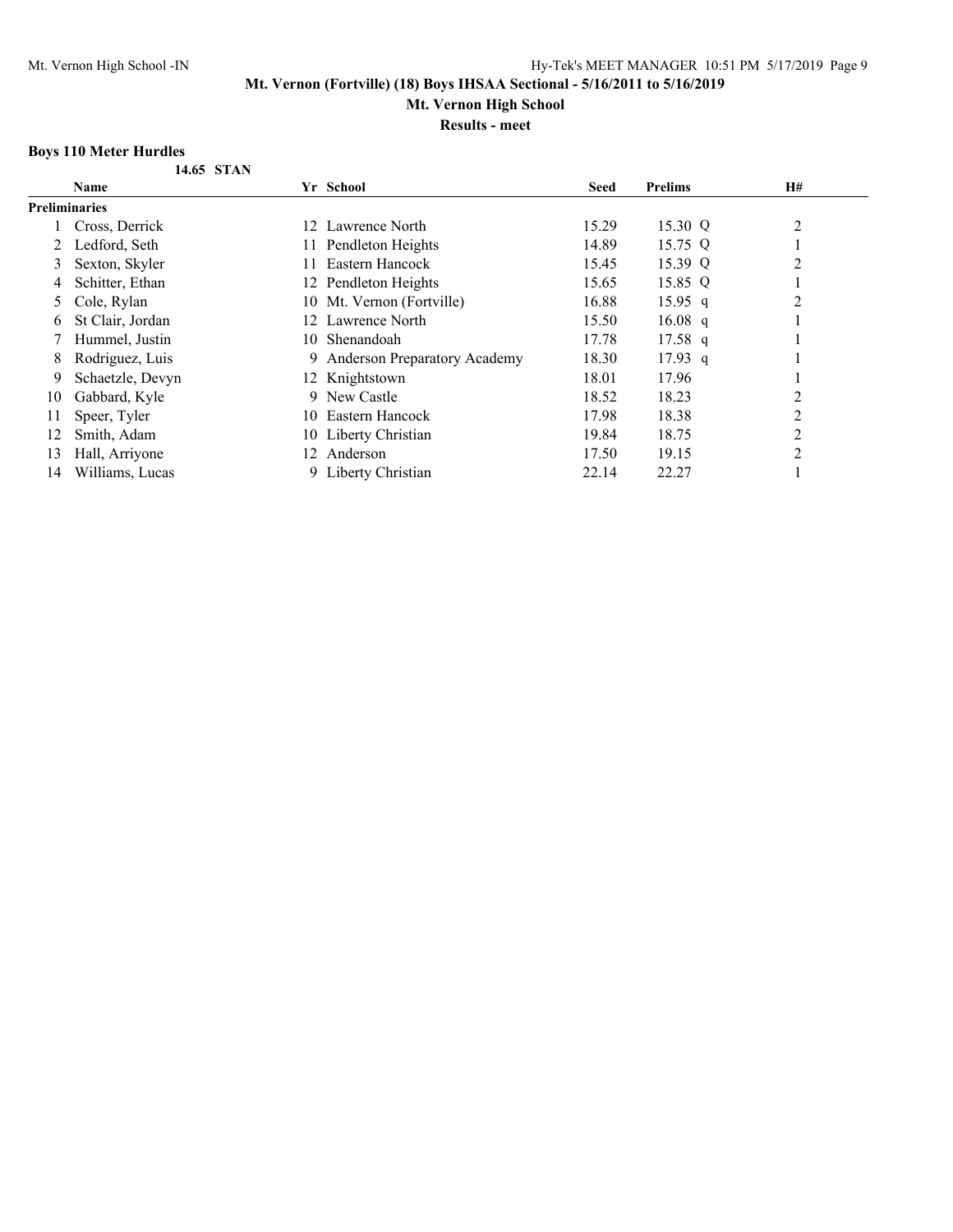**Mt. Vernon High School**

**Results - meet**

## **Boys 110 Meter Hurdles**

|  | 14.65 STAN |
|--|------------|
|  |            |

|               | <b>Name</b>        |     | Yr School                      | <b>Prelims</b> | <b>Finals</b> |             | <b>Points</b> |
|---------------|--------------------|-----|--------------------------------|----------------|---------------|-------------|---------------|
| <b>Finals</b> |                    |     |                                |                |               |             |               |
|               | Cross, Derrick     |     | 12 Lawrence North              | 15.30          | 13.71         | <b>STAN</b> | 10            |
|               | 2 Ledford, Seth    | 11. | Pendleton Heights              | 15.75          | 14.12         | <b>STAN</b> | 8             |
| 3             | Sexton, Skyler     |     | Eastern Hancock                | 15.39          | 14.23         | <b>STAN</b> | 6             |
| 4             | Schitter, Ethan    |     | 12 Pendleton Heights           | 15.85          | 14.56         | <b>STAN</b> |               |
|               | 5 St Clair, Jordan |     | 12 Lawrence North              | 16.08          | 14.60         | <b>STAN</b> | 4             |
|               | 6 Cole, Rylan      |     | 10 Mt. Vernon (Fortville)      | 15.95          | 14.90         |             |               |
|               | Rodriguez, Luis    |     | 9 Anderson Preparatory Academy | 17.93          | 16.39         |             |               |
| 8             | Hummel, Justin     | 10. | Shenandoah                     | 17.58          | 17.10         |             |               |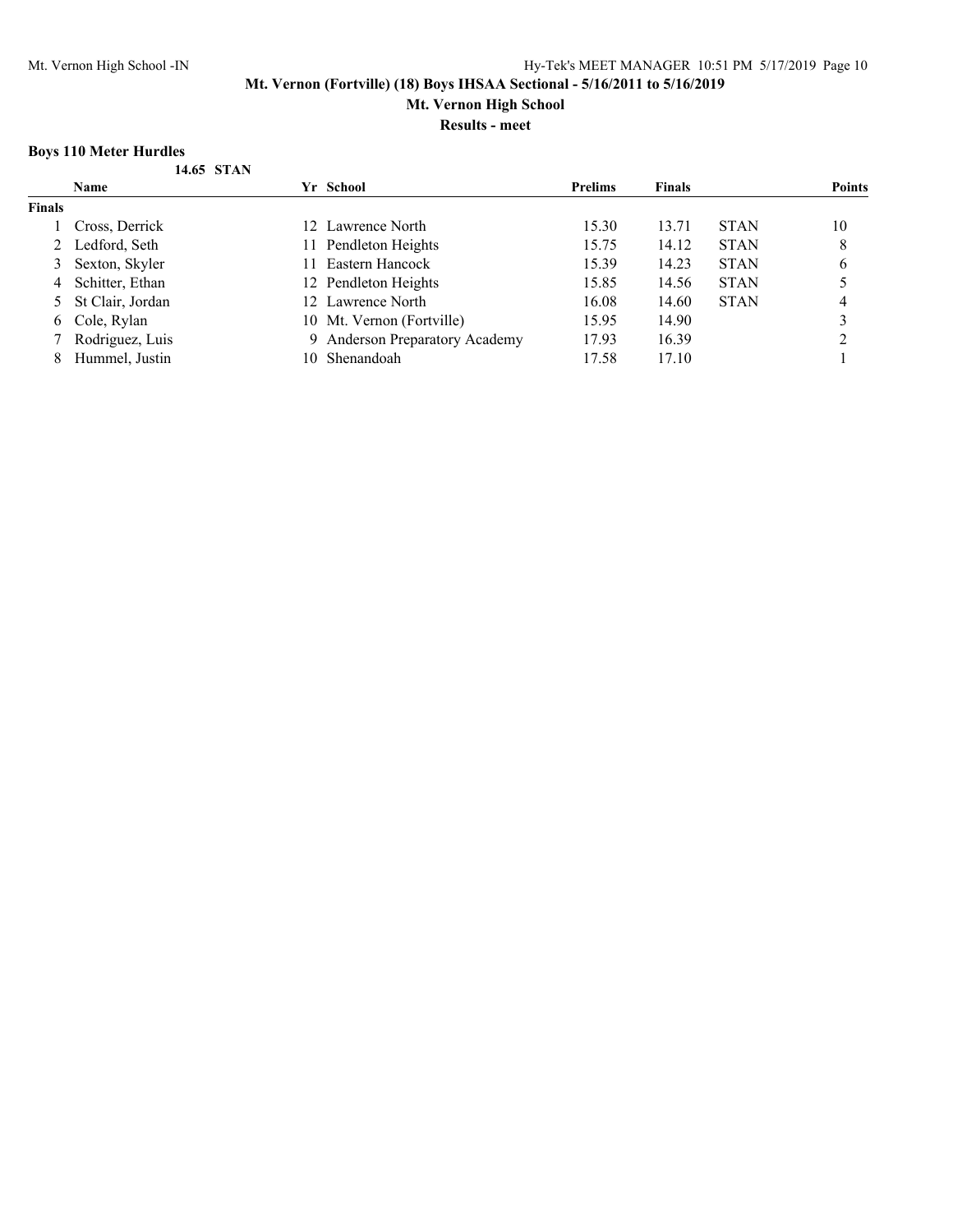## **Mt. Vernon High School**

**Results - meet**

## **Boys 300 Meter Hurdles**

**39.01 STAN**

|        | Name             |     | Yr School                           | <b>Seed</b> | <b>Finals</b> |             | <b>H#</b> | <b>Points</b>  |
|--------|------------------|-----|-------------------------------------|-------------|---------------|-------------|-----------|----------------|
| Finals |                  |     |                                     |             |               |             |           |                |
|        | Sexton, Skyler   |     | Eastern Hancock                     | 39.87       | 38.81         | <b>STAN</b> | 3         | 10             |
|        | Cross, Derrick   | 12  | Lawrence North                      | 40.29       | 39.22         |             | 3         | 8              |
| 3      | Ledford, Seth    | 11. | Pendleton Heights                   | 42.68       | 39.87         |             | 3         | 6              |
|        | Donaldson, Brent |     | 12 Mt. Vernon (Fortville)           | 40.32       | 40.23         |             | 3         | 5              |
| 5      | Schitter, Ethan  |     | 12 Pendleton Heights                | 42.69       | 41.38         |             | 3         | $\overline{4}$ |
| 6      | Vaden, James     | 9   | Lawrence North                      | 44.30       | 41.43         |             | 3         | 3              |
|        | Bowsher, Joe     |     | 10 Mt. Vernon (Fortville)           | 45.60       | 42.79         |             | 3         | $\overline{c}$ |
| 8      | Thomas, Bradlee  | 9   | Anderson                            | 46.00       | 44.56         |             | 2         |                |
| 9      | Gaytan, Brian    | 12  | Anderson                            | 45.37       | 44.61         |             | 2         |                |
| 9      | Schaetzle, Devyn |     | 12 Knightstown                      | 45.36       | 44.61         |             | 3         |                |
| 11     | Laycock, Jaydon  |     | 9 Lapel                             | 46.47       | 45.45         |             | 2         |                |
| 12     | Gabbard, Kyle    |     | 9 New Castle                        | 45.96       | 45.77         |             | 2         |                |
| 13     | Rodriguez, Luis  | 9   | <b>Anderson Preparatory Academy</b> | 48.00       | 46.61         |             |           |                |
| 14     | Speer, Tyler     | 10  | Eastern Hancock                     | 45.56       | 46.62         |             | 2         |                |
| 15     | DesNoyers, Luke  |     | 12 Lapel                            | 47.06       | 47.92         |             | 2         |                |
| 16     | Smith, Adam      |     | 10 Liberty Christian                | 48.94       | 50.10         |             |           |                |
| 17     | Williams, Lucas  | 9   | Liberty Christian                   | 55.14       | 52.67         |             |           |                |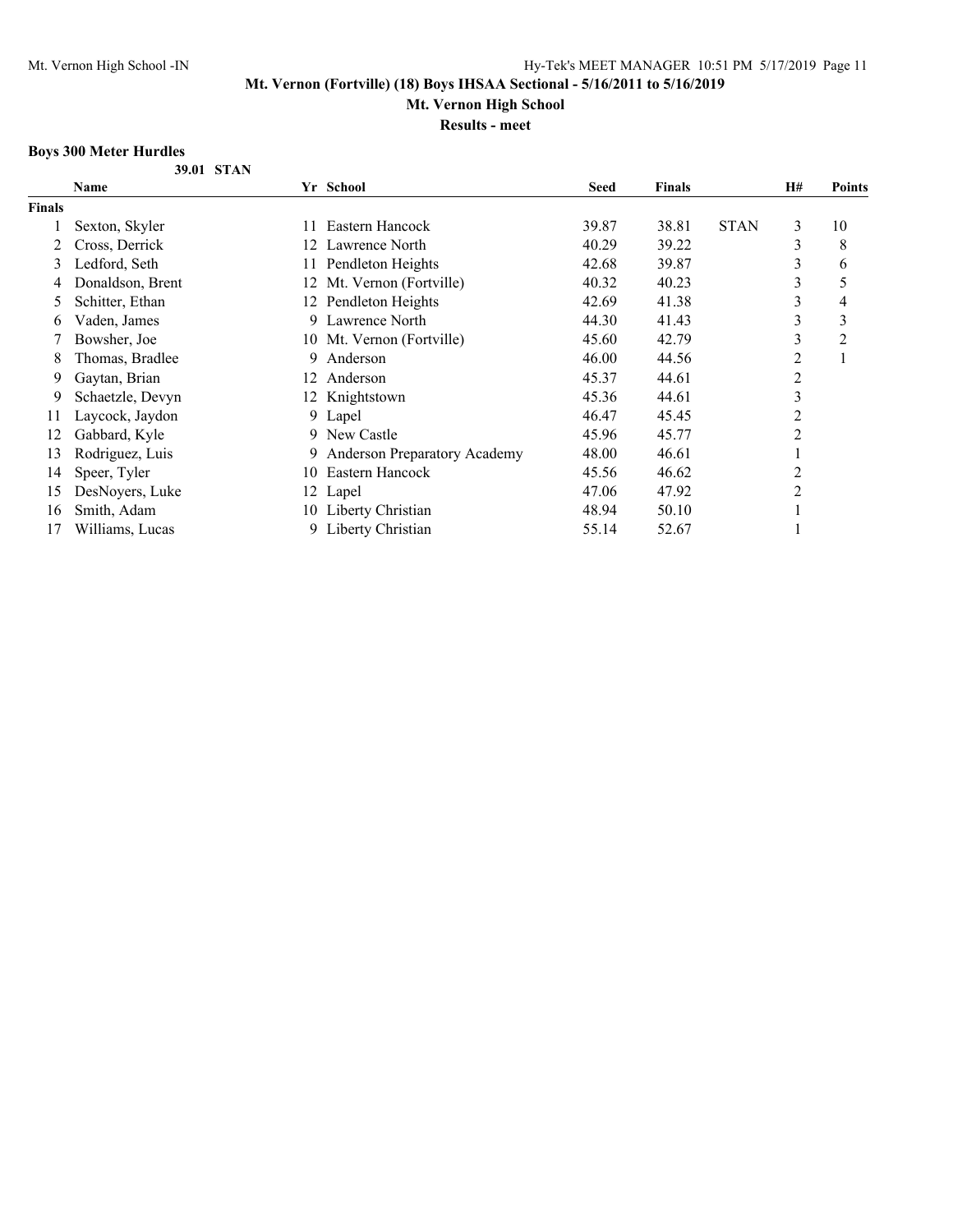# **Mt. Vernon High School**

**Results - meet**

## **Boys 4x100 Meter Relay**

**42.54 STAN**

|                      | Team                     | Relay                         | <b>Seed</b>            | <b>Finals</b>           | H#             | Points         |
|----------------------|--------------------------|-------------------------------|------------------------|-------------------------|----------------|----------------|
| <b>Finals</b>        |                          |                               |                        |                         |                |                |
|                      | Lawrence North           |                               | 43.50                  | 43.20                   | $\overline{2}$ | 10             |
| 1) Jones, Harold 12  |                          | 2) James, Kenneth 10          |                        | 4) Lee, Jeremy 11       |                |                |
|                      | 5) Vaden, James 9        | 6) Jelks-Crawford, Richard 12 | 7) Wills, Joseph 12    | 8) Smith, Keyshawn 11   |                |                |
| 2                    | Anderson                 |                               | 44.80                  | 44.94                   | 2              | $\,8\,$        |
|                      | 1) Malone, Avery 12      | 2) Hall, Arriyone 12          | 3) Lewis, Curtis 11    | 4) Sawyer, Jesse 12     |                |                |
|                      | 5) Beatrice, Blaize 12   | 6) Williams, Elisha 11        | 7) Dates, Israel 11    | 8) Cullum, Marcus 12    |                |                |
| 3                    | Eastern Hancock          |                               | 45.14                  | 45.57                   | $\overline{2}$ | 6              |
|                      | 1) Arnold, Zach 9        | 2) Sexton, Skyler 11          | 3) Rainbolt, Cole 9    | 4) Sarber, Blayze 12    |                |                |
|                      | 5) Moore, Kyle 12        | 6) Smith, Ashton 9            | 7) Johnson, Jacob 10   | 8) Speer, Tyler 10      |                |                |
| 4                    | Pendleton Heights        |                               | 45.68                  | 45.97                   | $\overline{2}$ | 5              |
| 1) McClain, Caden 10 |                          | 2) Evans, Quinten 12          | 3) Watson, Jayden 10   | 4) Schitter, Ethan 12   |                |                |
|                      | 5) Spencer, Nate 11      | 6) Rodriguez, Levi 11         | 7) Ledford, Seth 11    | 8) Taylor, Nick 10      |                |                |
| 5                    | New Castle               |                               | 46.25                  | 46.65                   | $\overline{2}$ | 4              |
|                      | 1) Logston, Jace 10      | 2) Gabbard, Kyle 9            | 3) Morrison, Trevor 12 | 4) Nicholson, Layne 10  |                |                |
|                      | 5) Strunk, Dominique 10  | 6) Dickerson, Carter 10       | 7) Gwinn, David 10     |                         |                |                |
| 6                    | Daleville                |                               | 47.50                  | 47.25                   |                | 3              |
|                      | 1) Neff, Zach 9          | 2) Green, Jordan 11           | 3) Hobbs, Harris 11    | 4) Lawrence, Derrick 12 |                |                |
|                      | 5) Goins, Paul 10        |                               |                        |                         |                |                |
| 7                    | Liberty Christian        |                               | 54.00                  | 52.50                   | 1              | $\overline{2}$ |
|                      | 1) Cabello, Juan 12      | 2) Williams, Lucas 9          | 3) Hoffman, Tanner 11  | 4) Wedekind, Gaven 9    |                |                |
|                      | 5) Mull, David 9         | 6) Privett, Jackson 11        |                        |                         |                |                |
|                      | <b>Blue River Valley</b> |                               | 51.07                  | DQ                      | 1              |                |
|                      | 1) Delk, Jayden 9        | 2) Lykens, Dylan 9            | 3) Thompson, Devon 9   | 4) Cross, Cole 11       |                |                |
|                      | 5) Molina, Joshua 11     | 6) Hill, Seth 10              |                        |                         |                |                |
|                      | Mt. Vernon (Fortville)   |                               | 44.06                  | DQ                      | $\overline{2}$ |                |
|                      | 1) Miles, Luke 12        | 2) LaBelle, Keagan 9          | 3) Langston, Dawan 11  | 4) Porter, Jailin 12    |                |                |
|                      | 5) Foster, Ronnie 10     | 6) Lewis, Ashton 11           | 7) Cole, Rylan 10      | 8) Wildey, Caden 9      |                |                |
|                      |                          |                               |                        |                         |                |                |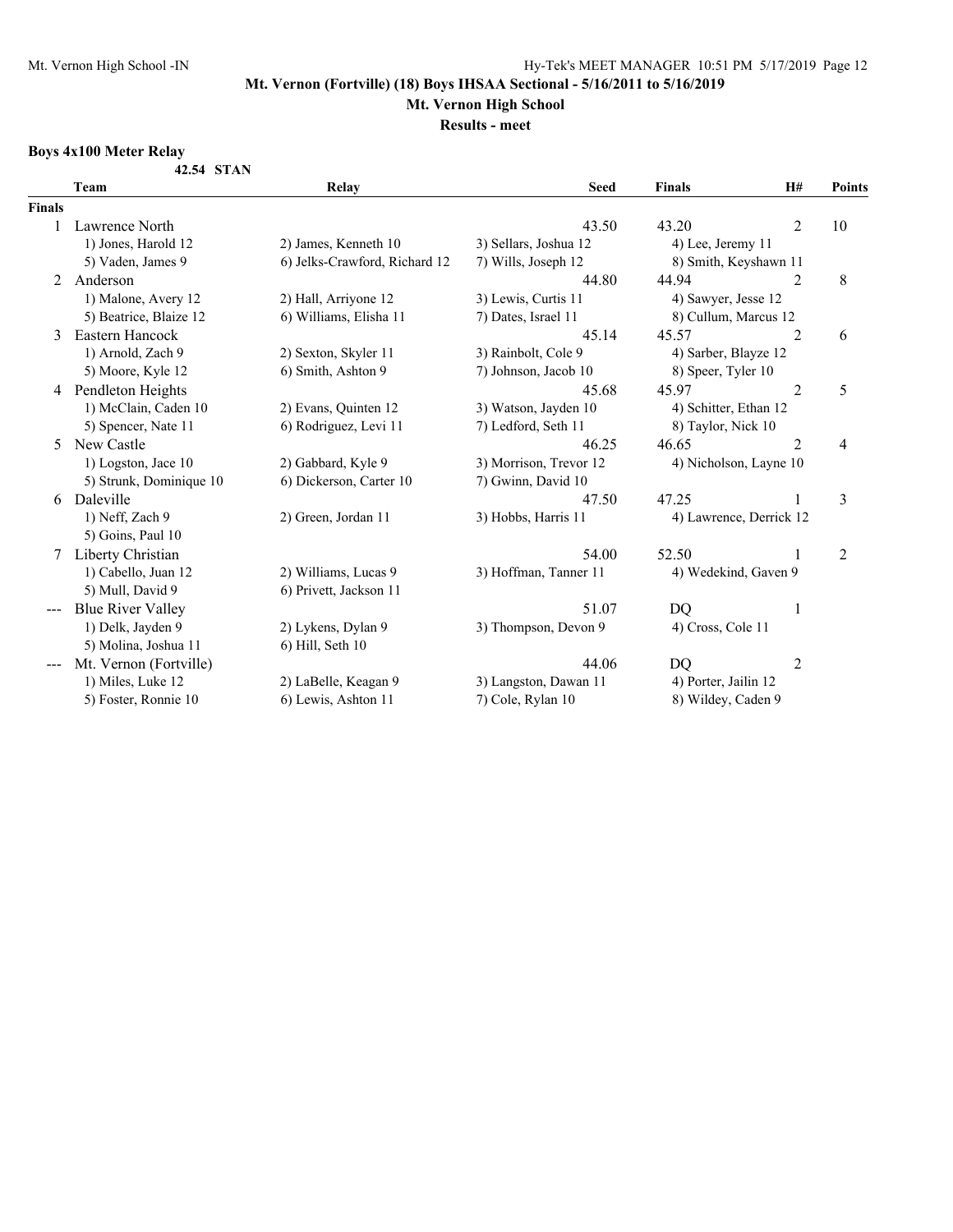# **Mt. Vernon High School**

#### **Results - meet**

## **Boys 4x400 Meter Relay**

| 3:20.44 STAN |  |
|--------------|--|
|              |  |

|               | Team                     | Relay                  | <b>Seed</b>              | <b>Finals</b>                 | H#             | Points         |
|---------------|--------------------------|------------------------|--------------------------|-------------------------------|----------------|----------------|
| <b>Finals</b> |                          |                        |                          |                               |                |                |
| $\mathbf{1}$  | Mt. Vernon (Fortville)   |                        | 3:30.06                  | 3:27.71                       | 2              | 10             |
|               | 1) Donaldson, Brent 12   | 2) Rappe, Luke 11      | 3) Langston, Dawan 11    | 4) Trittipo, Braxton 12       |                |                |
|               | 5) Foster, Ronnie 10     | 6) Porter, Jailin 12   | 7) Tharp, Alex 12        | 8) Jones, Andrew 10           |                |                |
| 2             | Pendleton Heights        |                        | 3:35.00                  | 3:28.56                       | $\overline{2}$ | 8              |
|               | 1) Ledford, Seth 11      | 2) Leicht, Seth 12     | 3) Ellyson, Trevor 12    | 4) Jones, Milan 12            |                |                |
|               | 5) Rodriguez, Levi 11    | 6) Wenning, Jayden 12  | 7) Ethan, Ross 9         | 8) Watson, Jayden 10          |                |                |
| 3             | Lawrence North           |                        | 3:31.50                  | 3:31.20                       | $\overline{2}$ | 6              |
|               | 1) Bryant, Aunyis 9      | 2) McCulley, Derin 12  | 3) Hamersly, Nicholas 11 | 4) Cross, Derrick 12          |                |                |
|               | 5) Rostron, Quinten 10   | 6) Vaden, James 9      | 7) Hoeft, Alec 9         | 8) Jelks-Crawford, Richard 12 |                |                |
| 4             | Eastern Hancock          |                        | 3:38.45                  | 3:32.33                       | $\overline{2}$ | 5              |
|               | 1) Schrope, Skyler 12    | 2) Sotelo, Cayden 10   | 3) Arnold, Zach 9        | 4) Sexton, Skyler 11          |                |                |
|               | 5) Smith, Ashton 9       | 6) Rainbolt, Cole 9    | 7) Sarber, Blayze 12     | 8) Shultz, Connor 11          |                |                |
|               | 5 Lapel                  |                        | 3:46.63                  | 3:35.44                       | 1              | 4              |
|               | 1) Addington, Jakob 12   | 2) Everitt, Brice 9    | 3) McCurdy, Jesse 11     | 4) Combs, Luke 11             |                |                |
|               | 5) O'Connor, Killian 11  | 6) Laycock, Jaydon 9   | 7) Manning, Thomas 9     | 8) Riffey, Keegan 9           |                |                |
| 6             | Anderson                 |                        | 3:36.00                  | 3:35.92                       | $\overline{2}$ | 3              |
|               | 1) Ditsworth, Aaron 12   | 2) Malone, Avery 12    | 3) Lewis, Curtis 11      | 4) Sawyer, Jesse 12           |                |                |
|               | 5) Priester, Tyquez 12   | 6) Thomas, Bradlee 9   | 7) Gaytan, Brian 12      | 8) Thomas, Dryden 11          |                |                |
|               | New Castle               |                        | 3:37.49                  | 3:37.28                       | $\overline{2}$ | $\overline{2}$ |
|               | 1) Logston, Jace 10      | 2) Morrison, Trevor 12 | 3) Wilburn, Jaycee 12    | 4) Adkins, Britton 12         |                |                |
|               | 5) Grow, Caleb 9         | 6) Nicholson, Layne 10 | 7) Brock, Ben 12         | 8) Gwinn, David 10            |                |                |
| 8             | Shenandoah               |                        | 3:47.00                  | 3:55.89                       | 1              | 1              |
|               | 1) Monday, Colton 11     | 2) Soden, Josh 11      | 3) Kishpaugh, Borru 11   | 4) Young, Gabe 12             |                |                |
|               | 5) Kimball, Nate 12      | 6) Hughes, Cole 10     |                          |                               |                |                |
| 9             | Daleville                |                        | 4:00.00                  | 4:00.65                       | 1              |                |
|               | 1) Lawrence, Derrick 12  | 2) Thomas, Griffin 11  | 3) O'Donnell, Owen 10    | 4) Isom, Eli 11               |                |                |
|               | 5) White, Dominick 9     |                        |                          |                               |                |                |
| 10            | <b>Blue River Valley</b> |                        | 3:45.65                  | 4:19.59                       | $\overline{c}$ |                |
|               | 1) Cross, Cole 11        | 2) Thompson, Devon 9   | 3) Whitinger, Andrew 12  | 4) Liles, Joey 12             |                |                |
|               | 5) Klein, Bryce 10       |                        |                          |                               |                |                |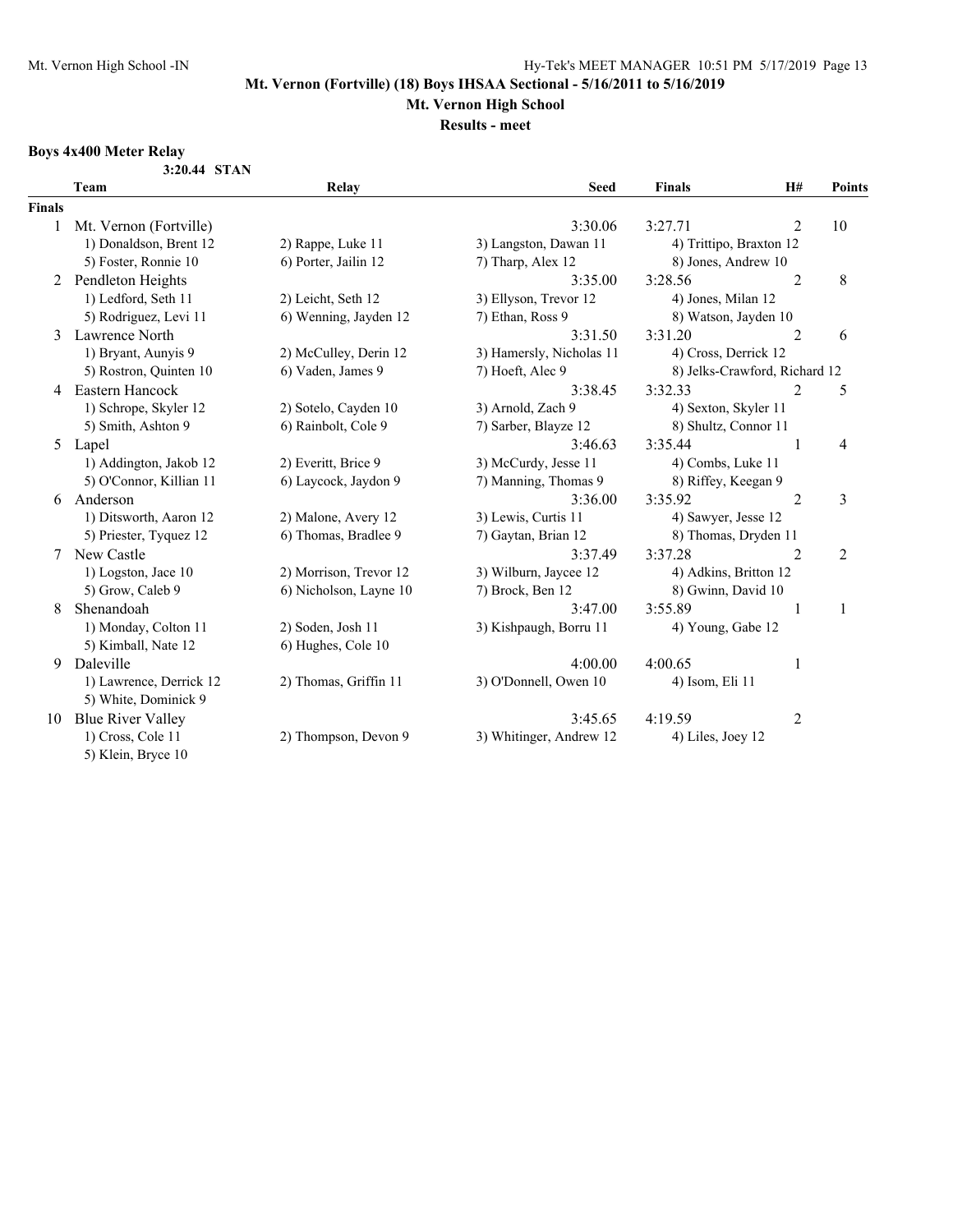# **Mt. Vernon High School**

**Results - meet**

## **Boys 4x800 Meter Relay**

**7:53.43 STAN**

|               | Team                         | Relay                   | <b>Seed</b>             | <b>Finals</b>            | H#             | <b>Points</b>  |
|---------------|------------------------------|-------------------------|-------------------------|--------------------------|----------------|----------------|
| <b>Finals</b> |                              |                         |                         |                          |                |                |
|               | Pendleton Heights            |                         | 8:31.00                 | 8:13.21                  | 2              | 10             |
|               | 1) Caleb, Harrington 12      | 2) Wenning, Jayden 12   | 3) Jones, Milan 12      | 4) Roan, Sean 10         |                |                |
|               | 5) Drinkut, Kyle 10          | 6) Skalon, Taylor 10    | 7) Upton, Luke 12       | 8) Carpenter, Avery 9    |                |                |
| 2             | Eastern Hancock              |                         | 8:28.40                 | 8:13.85                  | 2              | 8              |
|               | 1) Campbell, Daniel 10       | 2) Edwards, Nick 11     | 3) Sotelo, Cayden 10    | 4) Schrope, Skyler 12    |                |                |
|               | 5) Surburg, Aaron 10         | 6) Johnson, Jacob 10    | 7) Uhler, Nik 10        | 8) Shultz, Connor 11     |                |                |
| 3             | Lawrence North               |                         | 8:30.00                 | 8:16.21                  | $\overline{2}$ | 6              |
|               | 1) Valdez, Julio 11          | 2) Ray, Jalen 11        | 3) Hoeft, Alec 9        | 4) Hamersly, Nicholas 11 |                |                |
|               | 5) Hopkins, Paul 10          | 6) Rostron, Quinten 10  | 7) Davis, Andre 9       | 8) Winslow, Skyler 10    |                |                |
| 4             | Mt. Vernon (Fortville)       |                         | 8:28.38                 | 8:23.04                  | 2              | 5              |
|               | 1) Damer, Michael 11         | 2) Benz, Jacob 11       | 3) Brown, Colin 10      | 4) Morgan, Reyce 9       |                |                |
|               | 5) Trittipo, Braxton 12      | 6) Glassing, Reilly 12  | 7) Tharp, Alex 12       | 8) Foster, Ronnie 10     |                |                |
| 5             | Anderson                     |                         | 8:47.00                 | 8:55.69                  | 2              | 4              |
|               | 1) Thomas, Dryden 11         | 2) Thomas, Bradlee 9    | 3) Olguin, Alan 11      | 4) Ditsworth, Aaron 12   |                |                |
|               | 5) Gomez, Eduardo 12         | 6) Paro Lamp, Austin 11 | 7) Menifee, Damaurion 9 | 8) Gaytan, Brian 12      |                |                |
| 6             | Lapel                        |                         | 9:10.88                 | 9:03.33                  | $\overline{2}$ | 3              |
|               | 1) McCurdy, Jesse 11         | 2) Rich, Luke 11        | 3) Riffey, Keegan 9     | 4) O'Connor, Killian 11  |                |                |
|               | 5) Addington, Jakob 12       | 6) Manning, Thomas 9    | 7) Stewart, Collin 11   |                          |                |                |
|               | Anderson Preparatory Academy |                         | 9:22.00                 | 9:45.54                  | 1              | $\overline{2}$ |
|               | 1) Lopez, Damian 10          | 2) Johnson, Blake 9     | 3) Grannan, Micah 11    | 4) Minton, Dixon 10      |                |                |
|               | 5) Bernard, Alex 10          | 6) Taylor, Michael 12   | 7) Vazquez, Carlos 11   |                          |                |                |
| 8             | Shenandoah                   |                         | 9:21.00                 | 9:52.64                  |                | 1              |
|               | 1) Kimball, Nate 12          | 2) Evans, Cory 12       | 3) Busby, Seth 10       | 4) Alfrey, Blake 12      |                |                |
|               | 5) Kishpaugh, Borru 11       | 6) Soden, Josh 11       |                         |                          |                |                |
| 9             | New Castle                   |                         | 8:51.69                 | 9:54.81                  | 2              |                |
|               | 1) Reynolds, Dominic 10      | 2) Hedges, Quentin 10   | 3) Nelson, Andrew 11    | 4) Adkins, Britton 12    |                |                |
|               | 5) Dickey, Skyler 9          | 6) Brock, Ben 12        | 7) Wilburn, Jaycee 12   | 8) Morgan, Austin 11     |                |                |
| 10            | Knightstown                  |                         | 9:19.00                 | 10:13.43                 | 2              |                |
|               | 1) Knotts, Kyle 10           | 2) Jones, Addison 11    | 3) Lane, Justin 11      | 4) Nolen, Evan 12        |                |                |
|               | 5) King, Josiah 11           |                         |                         |                          |                |                |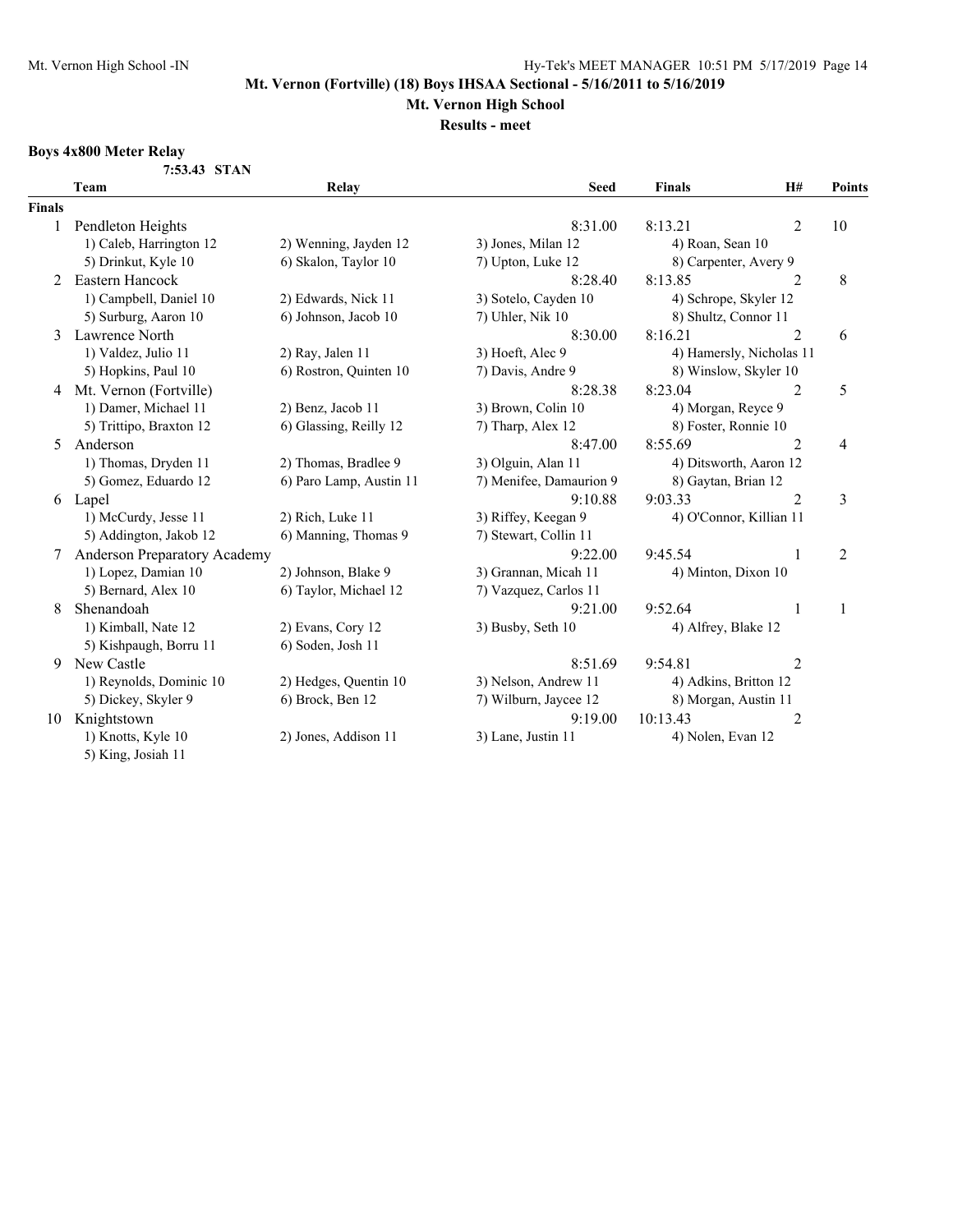**Mt. Vernon High School**

**Results - meet**

## **Boys High Jump**

|                        | ротэ гиди ойшр    |    |                                     |             |               |               |
|------------------------|-------------------|----|-------------------------------------|-------------|---------------|---------------|
|                        | 6-04.50 STAN      |    |                                     |             |               |               |
|                        | Name              |    | Yr School                           | <b>Seed</b> | <b>Finals</b> | <b>Points</b> |
| <b>Finals</b>          |                   |    |                                     |             |               |               |
|                        | St Clair, Jordan  | 12 | Lawrence North                      | 6-04.50     | $6 - 02.00$   | 10            |
|                        | McClain, Caden    | 10 | Pendleton Heights                   | 5-10.00     | $6 - 00.00$   | 8             |
| 3                      | Spencer, Nate     | 11 | Pendleton Heights                   | $6 - 02.00$ | $J6-00.00$    | 6             |
| 4                      | Priester, Tyquez  | 12 | Anderson                            | $5-10.00$   | $5 - 10.00$   | 5             |
| 5                      | Hobbs, Harris     | 11 | Daleville                           | $5-10.00$   | $J5-10.00$    | 3.50          |
| 5                      | Jones, Andrew     | 10 | Mt. Vernon (Fortville)              | 5-08.00     | $J5-10.00$    | 3.50          |
|                        | Jordan, Jaron     | 11 | Lawrence North                      | $5-10.00$   | 5-08.00       | 2             |
| 8                      | Uhler, Nik        | 10 | Eastern Hancock                     | 5-08.00     | $5 - 06.00$   | .33           |
| 8                      | Bernard, Alex     |    | 10 Anderson Preparatory Academy     | 5-04.00     | $5 - 06.00$   | .33           |
| 8                      | Redding, Joel     | 9  | Anderson                            | 10-00.00    | $5 - 06.00$   | .33           |
| 11                     | Hummel, Justin    | 10 | Shenandoah                          | 5-04.00     | $J5-06.00$    |               |
| ---                    | Rodriguez, Luis   | 9  | <b>Anderson Preparatory Academy</b> | 5-02.00     | NH            |               |
|                        | O'Neal, Landon    | 9  | Eastern Hancock                     | 5-02.00     | NH            |               |
| $---$                  | Speer, Tyler      | 10 | Eastern Hancock                     | 5-06.00     | NH            |               |
|                        | Dickerson, Carter | 10 | New Castle                          | $5 - 02.00$ | NH            |               |
| $\qquad \qquad \cdots$ | Liles, Joey       | 12 | <b>Blue River Valley</b>            | 5-08.00     | NH            |               |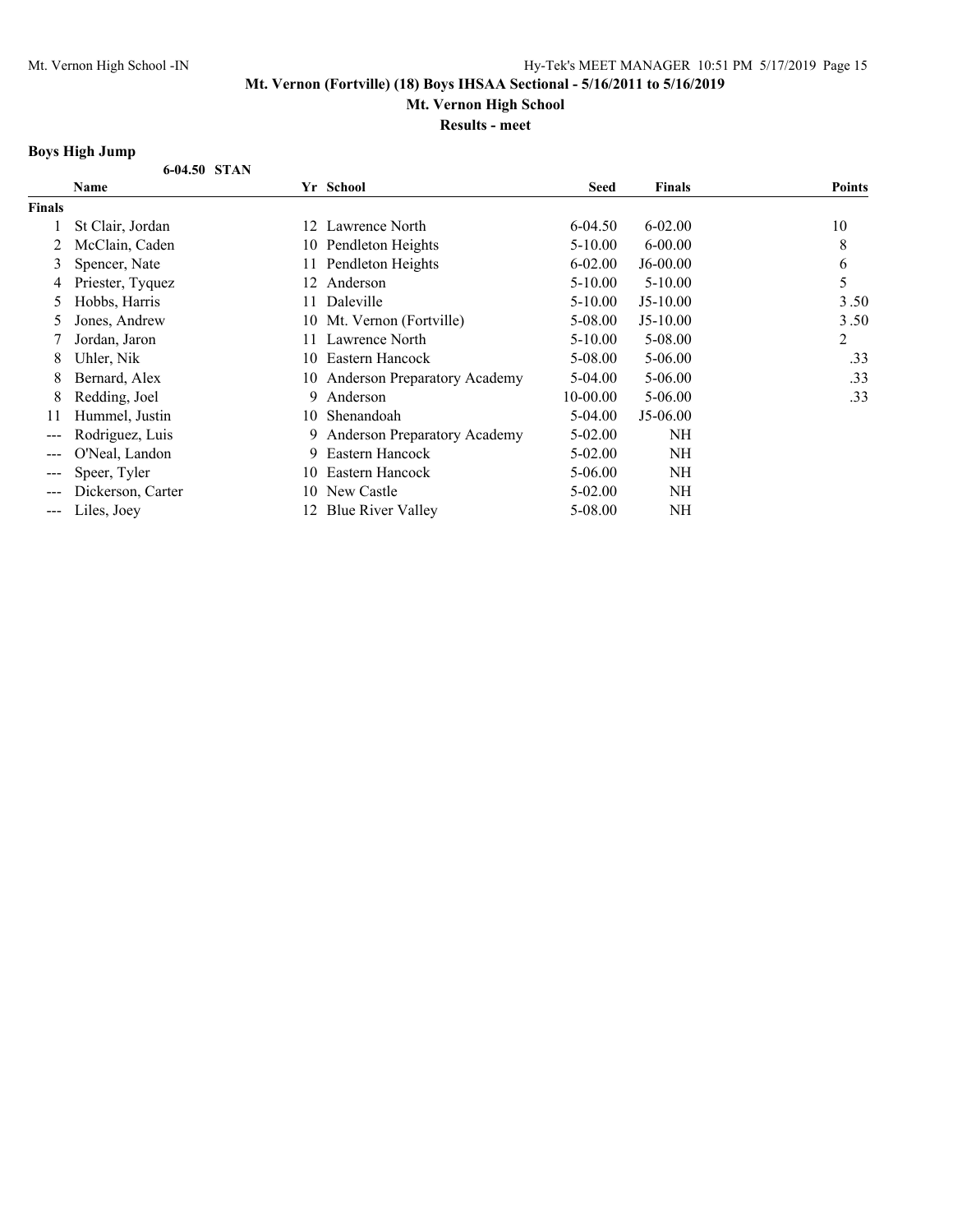**Mt. Vernon High School**

**Results - meet**

## **Boys Pole Vault**

| DUIS LUIU I AUIL |                     |     |                           |             |               |             |               |  |
|------------------|---------------------|-----|---------------------------|-------------|---------------|-------------|---------------|--|
|                  | 14-04.00 STAN       |     |                           |             |               |             |               |  |
|                  | <b>Name</b>         |     | Yr School                 | <b>Seed</b> | <b>Finals</b> |             | <b>Points</b> |  |
| Finals           |                     |     |                           |             |               |             |               |  |
|                  | Stone, Nathan       |     | 12 Lawrence North         | 17-06.00    | 17-06.00      | <b>STAN</b> | 10            |  |
|                  | 2 LaBelle, Keagan   |     | 9 Mt. Vernon (Fortville)  | 10-06.00    | $12 - 00.00$  |             | 8             |  |
|                  | 3 Taylor, Nick      |     | 10 Pendleton Heights      | 10-06.00    | 11-06.00      |             | 6             |  |
| 4                | Groover, Justin     | 71. | Anderson                  | 10-00.00    | 9-06.00       |             |               |  |
|                  | Thomas, Dryden      | 11  | Anderson                  | 8-00.00     | $9 - 00.00$   |             | 4             |  |
| 6                | Rappe, Luke         |     | 11 Mt. Vernon (Fortville) | $9 - 06.00$ | 8-00.00       |             |               |  |
|                  | --- Rodriguez, Levi |     | 11 Pendleton Heights      | 10-00.00    | NH            |             |               |  |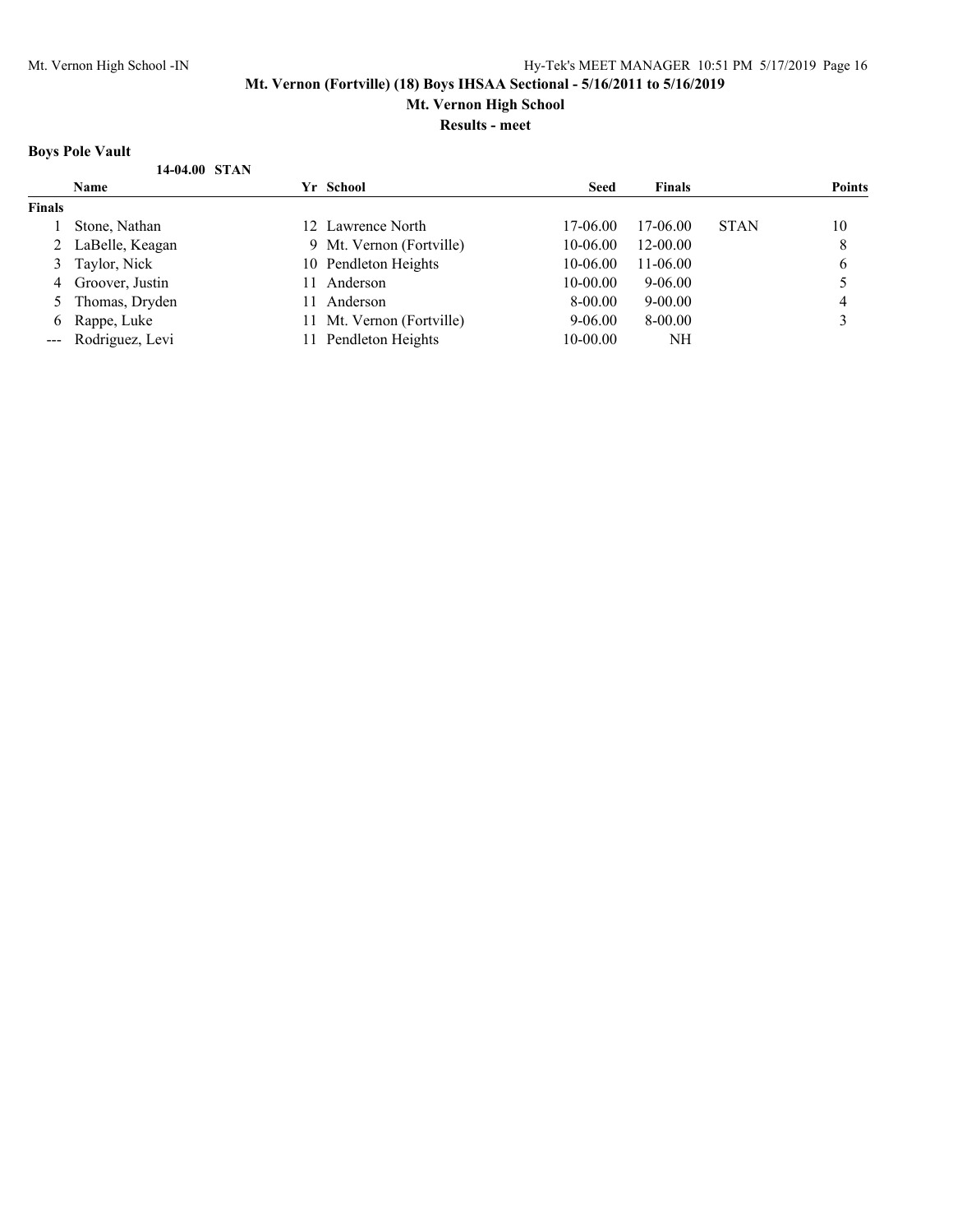## **Mt. Vernon High School**

**Results - meet**

## **Boys Long Jump**

|               | 22-04.75 STAN           |     |                              |             |               |    |                |
|---------------|-------------------------|-----|------------------------------|-------------|---------------|----|----------------|
|               | Name                    |     | Yr School                    | <b>Seed</b> | <b>Finals</b> | H# | <b>Points</b>  |
| <b>Finals</b> |                         |     |                              |             |               |    |                |
|               | Jelks-Crawford, Richard | 12. | Lawrence North               | 20-05.00    | 20-04.75      |    | 10             |
|               | Young, Gabe             | 12  | Shenandoah                   | 20-05.00    | 20-04.00      |    | 8              |
| 3             | Moore, Kyle             | 12. | Eastern Hancock              | 19-06.25    | 20-00.75      |    | 6              |
| 4             | Wildey, Caden           | 9.  | Mt. Vernon (Fortville)       | 19-04.00    | 19-10.75      | 2  | 5              |
| 5             | Redding, Joel           | 9.  | Anderson                     | 23-02.00    | 19-10.50      |    | 4              |
| 6             | Hobbs, Harris           | 11  | Daleville                    | 20-01.00    | 19-08.50      |    | 3              |
|               | Schitter, Ethan         | 12. | Pendleton Heights            | 21-01.00    | 19-03.25      |    | $\overline{2}$ |
| 8             | Smith, Keyshawn         | 11. | Lawrence North               | 19-10.00    | 19-00.00      |    |                |
| 9             | Rainbolt, Cole          | 9.  | Eastern Hancock              | 19-11.00    | 18-11.25      |    |                |
| 10            | Neff, Zach              | 9.  | Daleville                    | 17-10.00    | 18-09.25      | 2  |                |
| 11            | Ellyson, Trevor         | 12  | Pendleton Heights            | 19-05.00    | 18-06.25      | 2  |                |
| 12            | Rodriguez, Luis         |     | Anderson Preparatory Academy | 17-00.00    | 16-11.50      | 2  |                |
| 13            | Schaetzle, Devyn        | 12  | Knightstown                  | $16-10.00$  | 16-02.75      | 2  |                |
| 14            | Cullum, Marcus          | 12. | Anderson                     | 17-00.00    | 16-02.50      | 2  |                |
| 15            | Manship, Eli            |     | Shenandoah                   | 15-06.00    | 15-05.00      | 3  |                |
| 16            | Webb, Benjamin          | 10  | Liberty Christian            | 16-01.00    | 14-04.25      | 3  |                |
| ---           | Pierce, Nikko           | 10  | Knightstown                  | 16-00.00    | ND            | 3  |                |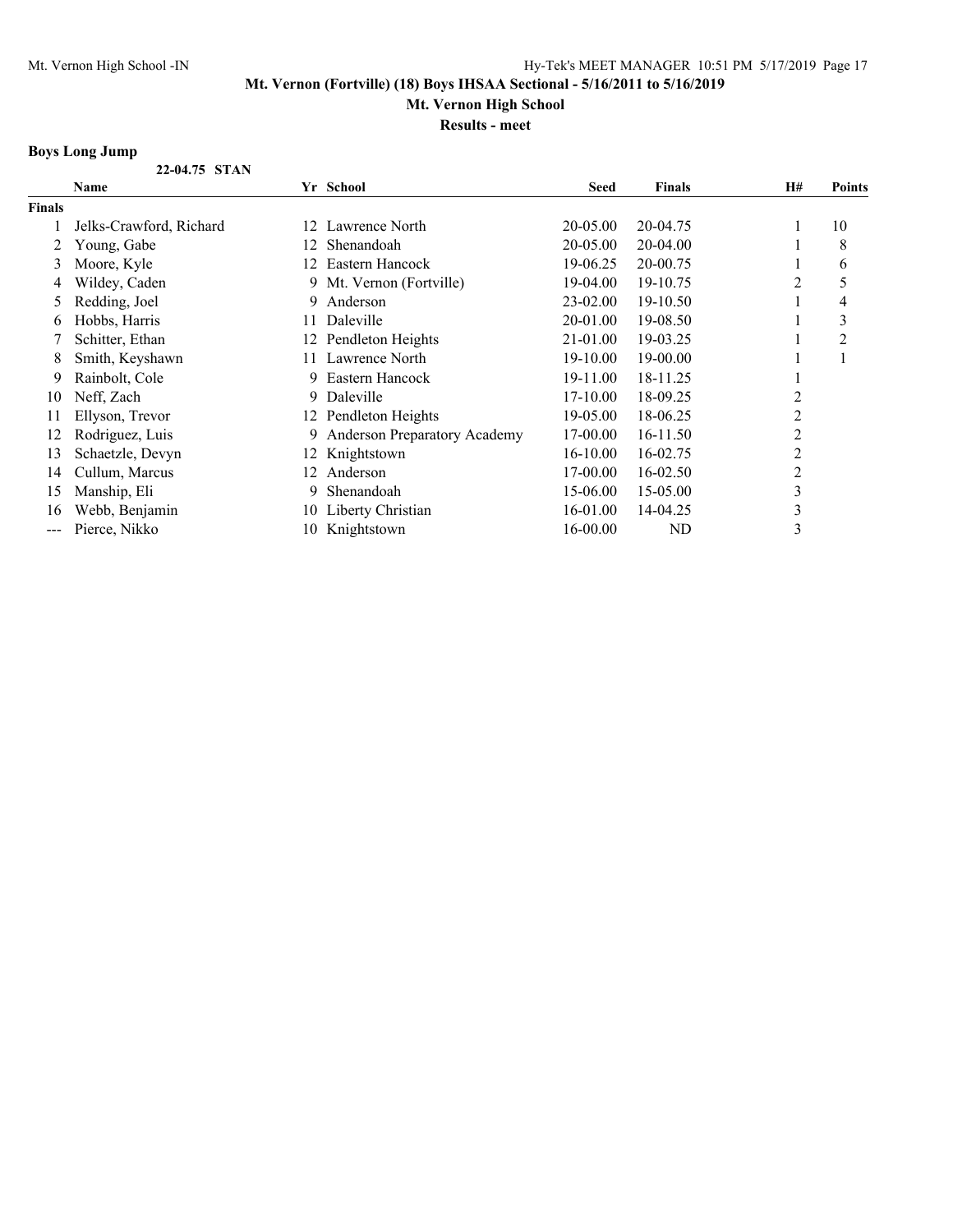**Mt. Vernon High School**

**Results - meet**

## **Boys Shot Put**

|               | 53-05.50 STAN     |    |                              |              |               |                |                |
|---------------|-------------------|----|------------------------------|--------------|---------------|----------------|----------------|
|               | Name              |    | Yr School                    | <b>Seed</b>  | <b>Finals</b> | H#             | <b>Points</b>  |
| <b>Finals</b> |                   |    |                              |              |               |                |                |
|               | Jones, Ontarius   |    | 12 Anderson                  | 51-00.00     | 51-02.50      | 4              | 10             |
| 2             | Andrew, Harvey    | 10 | Pendleton Heights            | 51-00.00     | 49-05.50      | 4              | 8              |
| 3             | Finley, Markus    | 11 | Lawrence North               | 49-01.00     | 47-09.00      | 4              | 6              |
| 4             | Lawler, Gabe      | 12 | Eastern Hancock              | 45-02.00     | 47-05.75      | 4              | 5              |
| 5             | Foustnight, Bryan | 12 | Anderson Preparatory Academy | 44-05.00     | 46-08.25      | 4              | $\overline{4}$ |
| 6             | Foor, Matt        | 10 | Mt. Vernon (Fortville)       | 43-06.50     | $43 - 10.00$  | 4              | 3              |
|               | Stephens, Brady   | 12 | Eastern Hancock              | 44-08.00     | 43-08.75      | 4              | $\overline{c}$ |
| 8             | Price, Caesar     | 11 | Lawrence North               | $43 - 02.00$ | 42-01.00      | 4              |                |
| 9             | Bell, Matthew     | 10 | New Castle                   | 42-00.00     | $41 - 05.00$  | $\mathfrak{Z}$ |                |
| 10            | Cummins, Cameron  | 11 | Pendleton Heights            | 38-00.00     | 41-01.25      | $\mathfrak{Z}$ |                |
| 11            | Smith, Nate       | 10 | New Castle                   | 41-07.50     | $41 - 00.50$  | $\mathfrak{Z}$ |                |
| 12            | Dates, Israel     | 11 | Anderson                     | 39-00.00     | 38-04.75      | $\mathfrak{Z}$ |                |
| 13            | Walls, Colton     | 12 | Shenandoah                   | 39-10.50     | 38-04.50      | $\mathfrak{Z}$ |                |
| 14            | Orcutt, Liam      | 10 | Knightstown                  | 36-06.50     | 37-11.00      | $\mathfrak{Z}$ |                |
| 15            | Madison, Trevor   | 10 | <b>Blue River Valley</b>     | 35-01.00     | 35-10.50      | $\overline{2}$ |                |
| 16            | Thomas, Sam       | 10 | Knightstown                  | 35-03.50     | 35-06.25      | $\overline{c}$ |                |
| 17            | Walls, Blake      | 11 | Mt. Vernon (Fortville)       | 38-07.00     | 35-03.25      | $\mathfrak{Z}$ |                |
| 18            | Cabello, Juan     | 12 | Liberty Christian            | 29-07.00     | 33-11.00      |                |                |
| 19            | Madden, Jacob     | 11 | <b>Blue River Valley</b>     | 30-06.00     | 33-06.00      | $\overline{2}$ |                |
| 20            | Bourke, Jacob     | 12 | Lapel                        | 33-07.00     | 32-09.00      | $\overline{c}$ |                |
| 21            | Alford, Aaron     | 10 | Daleville                    | 33-01.00     | 32-06.50      | $\overline{c}$ |                |
| 22            | Murdock, Aiden    | 9  | Lapel                        | 33-05.00     | 30-04.75      | $\overline{2}$ |                |
| 23            | Green, Jordan     |    | Daleville                    | 27-03.00     | 26-04.00      | $\overline{c}$ |                |
| 24            | Hoffman, Tanner   | 11 | Liberty Christian            | 29-05.50     | 25-03.00      |                |                |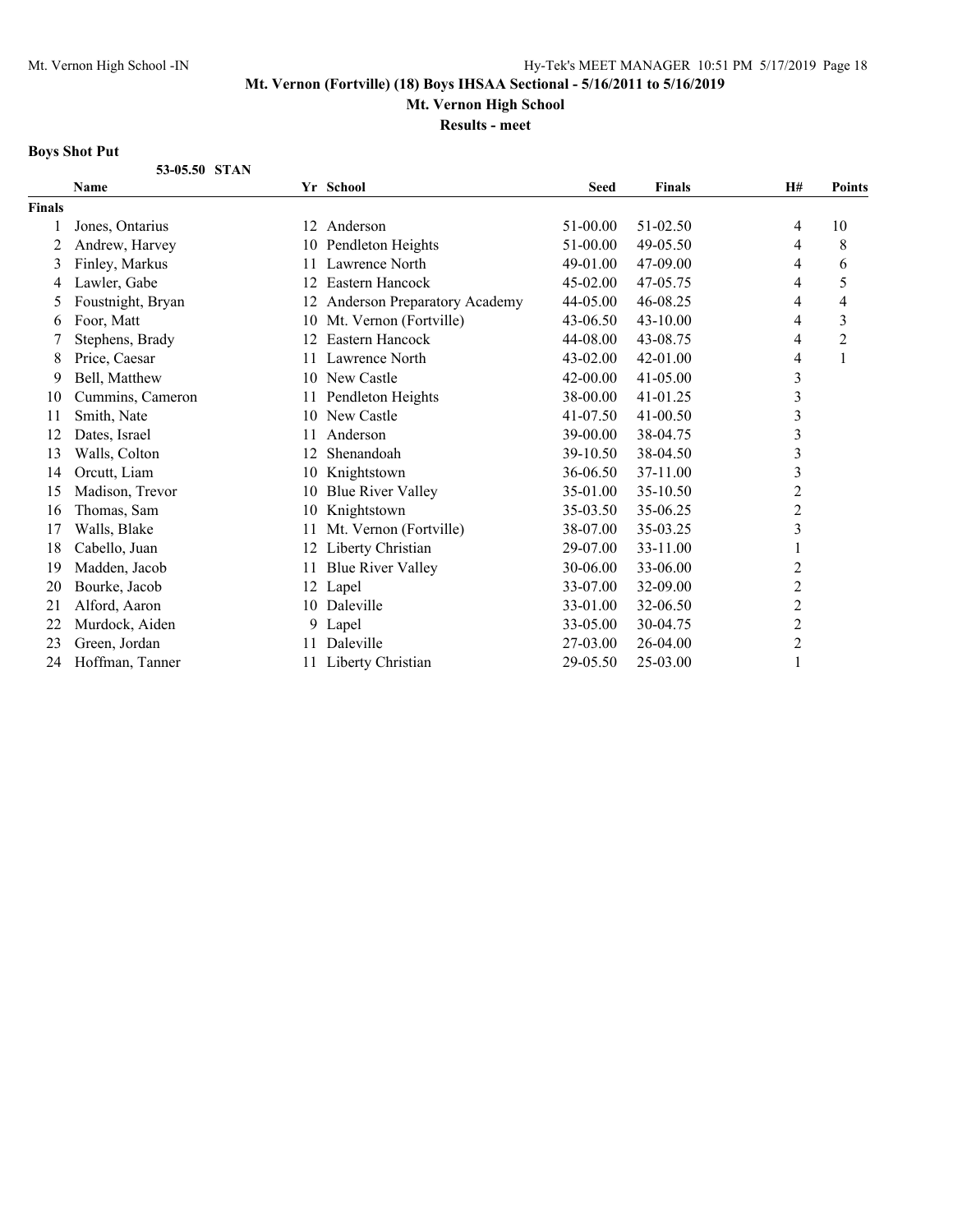**Mt. Vernon High School**

**Results - meet**

## **Boys Discus Throw**

|                   | 159-10 STAN       |    |                              |             |                |                |                |
|-------------------|-------------------|----|------------------------------|-------------|----------------|----------------|----------------|
|                   | Name              |    | Yr School                    | <b>Seed</b> | <b>Finals</b>  | <b>H#</b>      | Points         |
| <b>Finals</b>     |                   |    |                              |             |                |                |                |
|                   | Andrew, Harvey    | 10 | Pendleton Heights            | 145-00      | 141-09.00      | 4              | 10             |
| 2                 | Cueto, Corryen    | 12 | Lawrence North               | 122-02      | 134-06.00      | 4              | 8              |
| 3                 | Thomas, Sam       | 10 | Knightstown                  | 131-00      | 125-11.00      | 4              | 6              |
| 4                 | Foustnight, Bryan | 12 | Anderson Preparatory Academy | 128-00      | 125-09.00      | 4              | 5              |
| 5                 | Bell, Matthew     | 10 | New Castle                   | $122 - 10$  | 121-00.00      | 4              | 4              |
| 6                 | Smith, Nate       | 10 | New Castle                   | 116-03      | 118-09.00      | 3              | 3              |
|                   | Bourke, Jacob     | 12 | Lapel                        | $104 - 05$  | 107-01.00      | 3              | $\overline{c}$ |
| 8                 | Willard, Kyle     | 12 | Eastern Hancock              | 104-03      | 105-01.00      | $\overline{2}$ | 1              |
| 9                 | Stephens, Brady   | 12 | Eastern Hancock              | 115-00      | 104-01.00      | 3              |                |
| 10                | Foor, Matt        | 10 | Mt. Vernon (Fortville)       | 106-06      | 104-00.00      | $\mathfrak{Z}$ |                |
| 10                | Akins, Adrean     | 9  | Shenandoah                   | 97-06       | 104-00.00      | $\overline{2}$ |                |
| 12                | Victoria, Johann  | 11 | Lawrence North               | 126-04      | 98-04.00       | 4              |                |
| 13                | Orcutt, Aiden     | 11 | Knightstown                  | 105-00      | 96-03.00       | 3              |                |
| 14                | Dates, Israel     | 11 | Anderson                     | 120-00      | 93-00.00       | 4              |                |
| 15                | Jones, Ontarius   | 12 | Anderson                     | 115-00      | 91-11.00       | 3              |                |
| 16                | Cabello, Juan     | 12 | Liberty Christian            | 88-10       | 90-03.00       | $\overline{2}$ |                |
| 17                | Murdock, Aiden    | 9. | Lapel                        | $90 - 08$   | 87-01.00       | $\overline{2}$ |                |
| 18                | Alford, Aaron     | 10 | Daleville                    | 74-09       | 83-09.00       |                |                |
| 19                | McElhoe, Addison  | 11 | Shenandoah                   | $100 - 06$  | 73-05.00       | $\overline{c}$ |                |
| 20                | Green, Jordan     | 11 | Daleville                    | 72-09       | 64-06.00       | 1              |                |
| $---$             | Cooley, DeMarco   | 10 | Pendleton Heights            | 125-00      | ND             | 4              |                |
| $\qquad \qquad -$ | Walls, Blake      | 11 | Mt. Vernon (Fortville)       | 109-05      | N <sub>D</sub> | 3              |                |